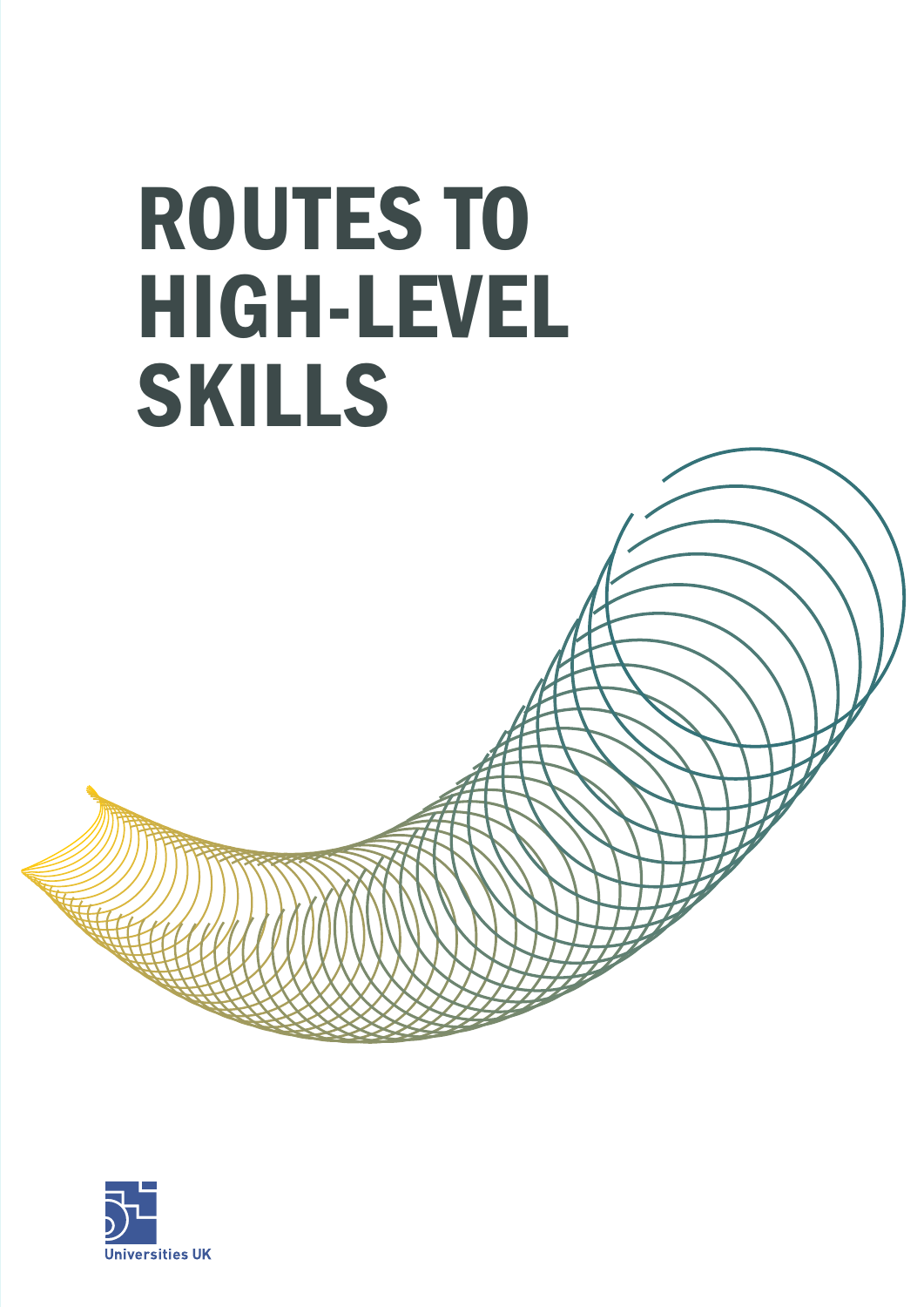# **CONTENTS**

|    | Executive summary                                   | 1  |
|----|-----------------------------------------------------|----|
| 1. | <b>INTRODUCTION</b>                                 | 4  |
| 2. | <b>BACKGROUND AND CONTEXT</b>                       | 7  |
| 3. | <b>WHY COLLABORATE?</b>                             | 11 |
| 4. | <b>HOW CAN COLLABORATIVE WORKING BE ENCOURAGED?</b> | 23 |
| 5. | <b>CONCLUSIONS AND CONSIDERATIONS</b>               | 31 |
|    | References                                          | 35 |
|    | Appendix: Participating organisations               | 36 |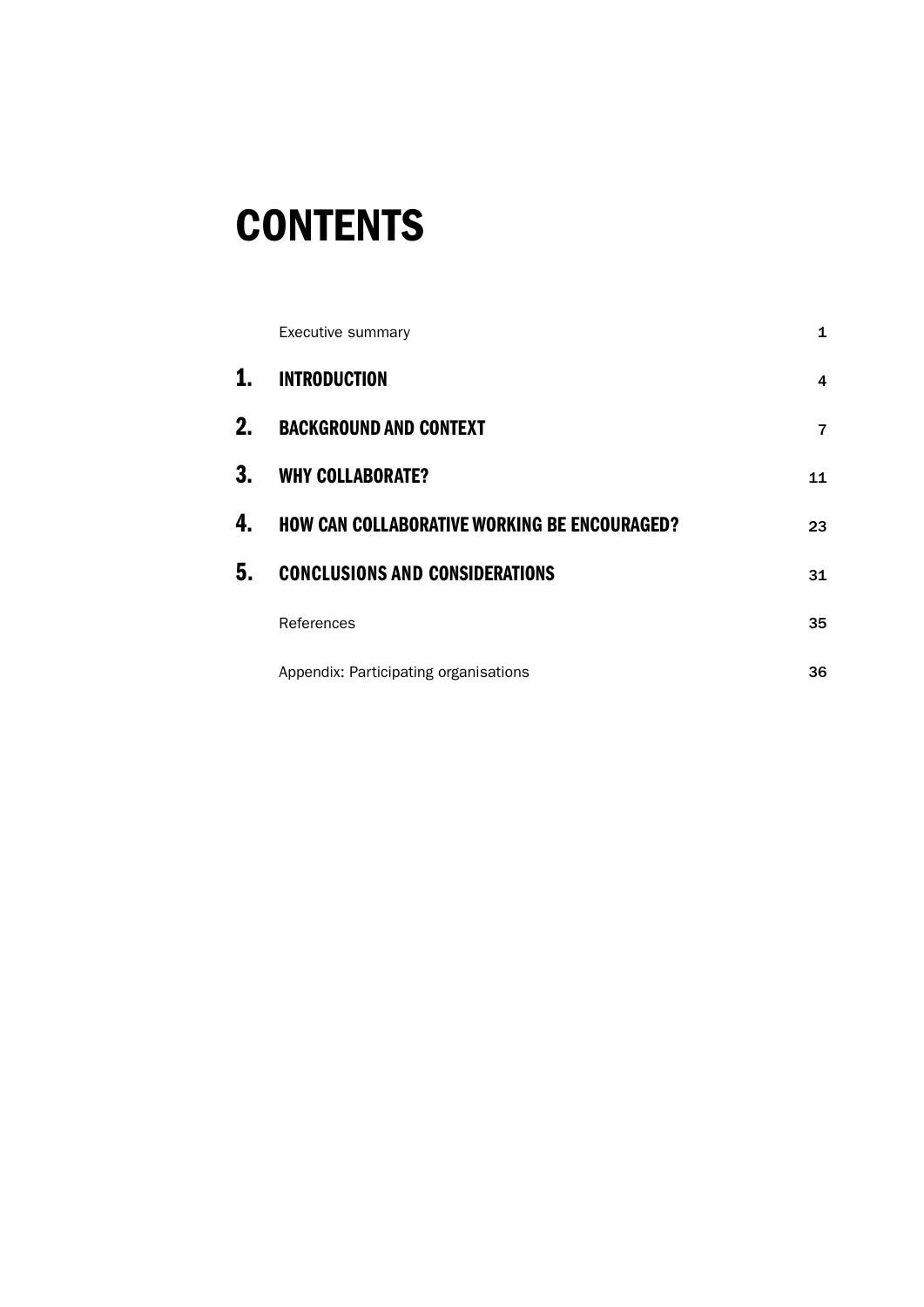# **EXECUTIVE SUMMARY**

The UK has a world-class university system that plays a crucial role in producing a highly skilled workforce that can meet the rapidly shifting needs of the country. To remain responsive, the sector is developing new models and approaches. Partnerships between higher education, further education, employers and other parts of the tertiary education system are one such approach. Alongside traditional routes and provision, these have a growing role to play in addressing the UK's skills challenges by providing integrated pathways to higher level skills for learners on vocational and technical, as well as traditional academic routes. These are new and emerging areas and this report explores the extent and nature of these partnerships, offers insights into the key drivers of collaboration and the benefits for students as well as for the partners involved.

We undertook eight detailed case studies (see the accompanying case study report) and gathered evidence from other stakeholders. The case studies illustrate how this type of collaboration can grow and work in practice. There is growing and diverse collaboration between HE, FE and employers. Partners are taking innovative approaches to ensure that their collaborations are effective and that pathways and courses developed are industry-relevant, meet defined skills needs, provide coherent progression and flexible opportunities to engage in learning. This is vital for developing new talent to ensure a future skills pipeline but also for upskilling and reskilling the current workforce in response to changing skills needs.

This type of collaboration is unlikely to develop spontaneously between partners with no history of working together, but tend to emerge from pre-existing relationships. Key drivers for collaboration are economic (addressing skills needs and improving graduate employability), social (enhancing the accessibility of provision to attract a broader range of potential learners and support social mobility) and in response to policy developments (such as the apprenticeship levy). Additional benefits of collaboration include shared learning and staff development, enhanced financial sustainability, stronger relationships and opportunities to develop new partnership projects.

Developing collaborations is not without challenges. Different institutions and employer partners can bring competing interests, demands and expectations, as well as different terminology and perspectives, which need to be managed. Educational institutions are increasingly competing for students, and ways to overcome or set this aside are needed for effective collaboration. Developing partnerships can require a significant time and resource input, particularly if creating a new programme, model of working or flexible learning opportunities. For collaborations undertaking innovative projects and breaking new ground, there is unlikely to be established practice or learning to work from.

*Developing collaborations is not without challenges. Different institutions and employer partners can bring competing interests, demands and expectations.*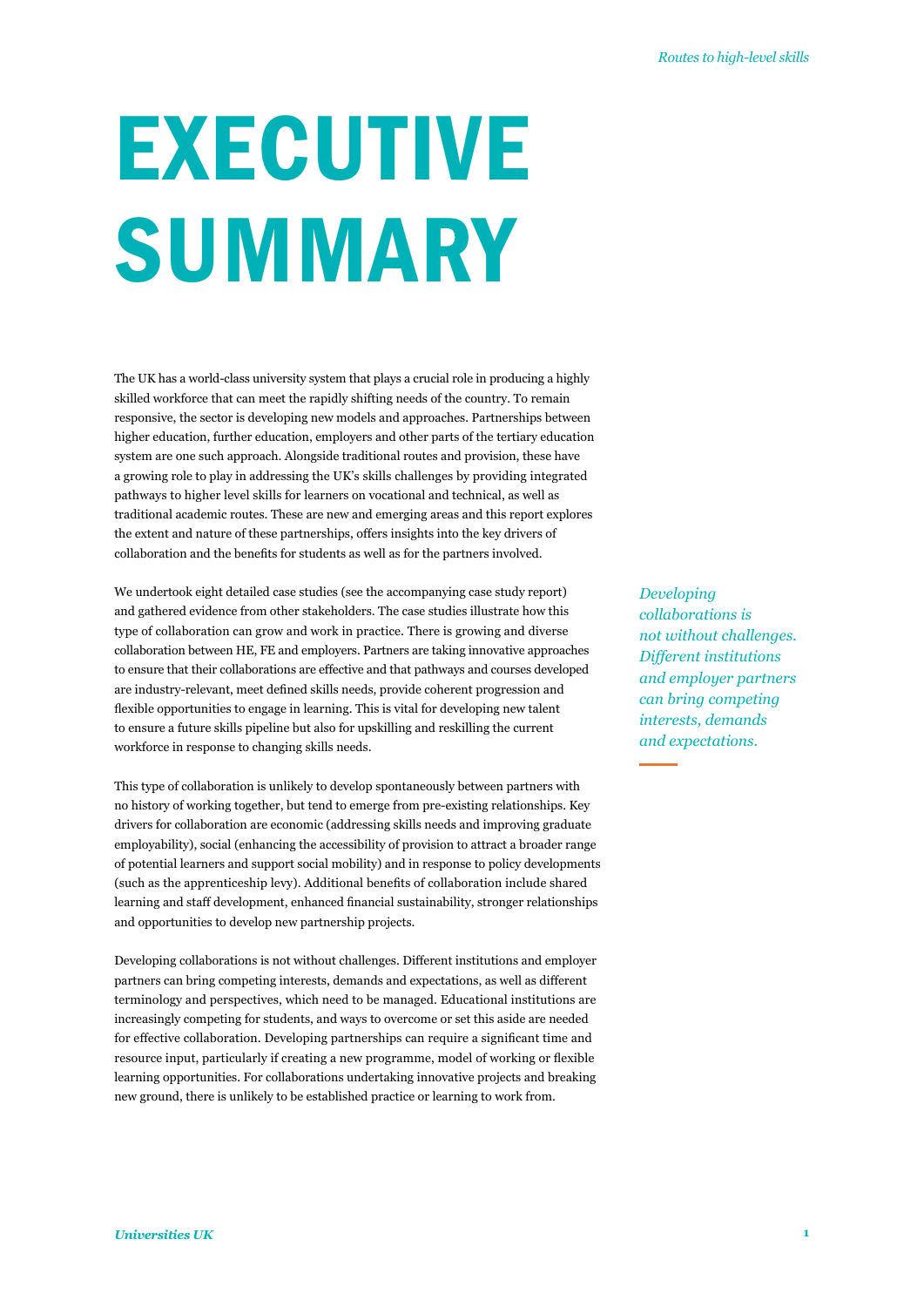The case studies overcame these challenges to create strong collaborations. Key ingredients for success include: finding spaces (subject, level or target student) for collaboration where institutions do not see themselves in competition; early identification of a shared goal or vision; recognising and respecting the strengths of partners; identifying and mapping progression routes; and focusing on the specific skills needs of the locality, identified through substantial employer engagement and working with other stakeholders such as Local Enterprise Partnerships (LEPs) and other sector bodies.

Partnership working of this type is still emerging and developing, particularly in response to shifting and diverse educational policy agendas across the UK, such as an increase in new apprenticeship standards and reviews of post-16 and post-18 education in England. Yet there are clear potential benefits and opportunities to expand and extend such approaches alongside more traditional routes and modes of study. Below we set out issues to consider further to help support and grow these types of important collaborations between tertiary education and employers to meet needs for higher level skills.

This report contains case studies from across the UK, recognising the diversity of initiatives and settings, and that higher education institutions across the whole country are developing innovative approaches and looking beyond traditional models. In terms of the issues for consideration set out below, much of this area is devolved and specific recommendations made refer largely to an English policy context.

# ISSUES FOR FURTHER CONSIDERATION

- **• Identifying regional skills needs:** A clearly identified skills need is one of the main springboards to collaborative working. Therefore, it is important that partnerships have access to granular data that pinpoints the issues in their locality. Gathering intelligence on skills gaps and shortages is, however, resource intensive and individual employers and providers are unlikely to have the resources in place to undertake the necessary research. The government should ensure that this issue is the principal focus of Skills Advisory Panels in England as they are developed. Panels should be enabled to work with FE-HE-employer partnerships to share intelligence and ensure that appropriate pathways are developed in response.
- **• Identifying a local focal point for collaboration:** A key strength of some of the models examined is the presence of a 'one stop shop' or single point of contact for employers with a skills need and/or learning providers with expertise in a particular skill area. Identifying who, locally, can help to broker introductions between employers and education providers could help co-ordinate and facilitate partnership development and would streamline the process and ensure that appropriate partners were connected. LEPs in England have a role to play in supporting such collaborations and ensuring that employers are signposted to focal points where they exist.
- **• Raising awareness of the opportunities and pathways to HE:** The HE and FE partnerships highlighted here provide important benefits to students, giving them better access to information on the options open to them across a range of providers. Further encouraging these types of partnerships could play a key role in enabling students to make choices across different levels of education to best suit their needs. This is particularly important for students from non-traditional backgrounds. As set out in the latest UK government's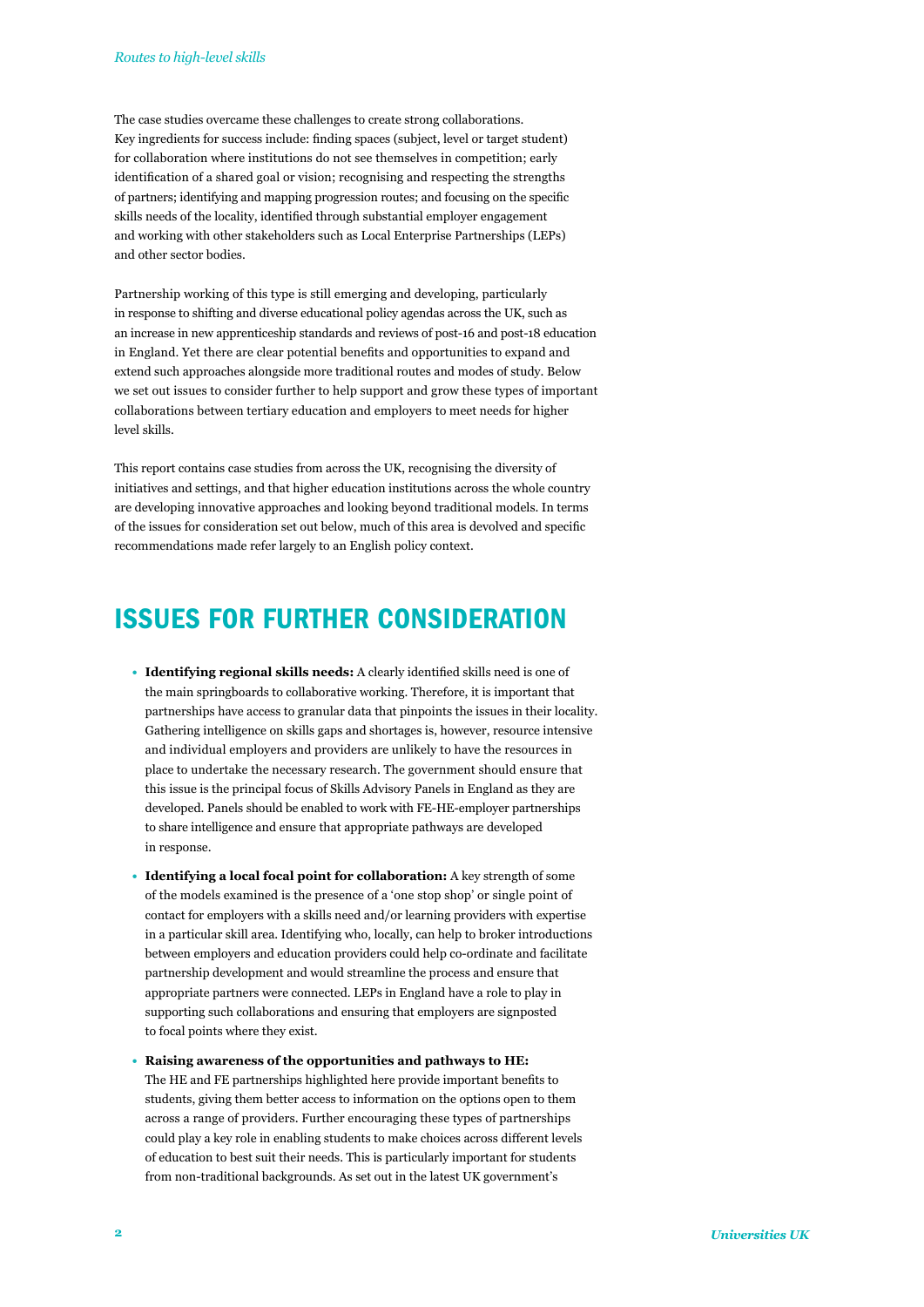careers strategy for England *Making the most of everyone's skills and talents*, 1 the National Careers Service must also proactively raise awareness of new routes to HE and career and skills development – among young people in schools and colleges, and adults in the workplace. It must provide appropriate information, advice and guidance to enable individuals to make informed choices about the best route for them. Partnerships developing pathways to higher level skills should work with widening participation teams and programmes such as the National Collaborative Outreach Programme, which is targeting young people with the potential to progress to HE, and their parents, to raise awareness of alternative routes into HE being developed. This could help partnerships understand barriers to participation better and design tailored provision accordingly.

**• Role of regulatory bodies in encouraging partnership development:** Partnerships developing pathways to higher level skills can contribute to wider strategic objectives, such as widening participation in HE, improved graduate outcomes and social mobility. Ways to recognise the value and contribution of such partnerships within performance measures – such as the Teaching Excellence and Student Outcomes Framework (TEF) – and other regulatory mechanisms (such as access and participation plans for English institutions) should be investigated. At the least, regulators and funders should be alert to barriers that may stifle innovation or the flexibility for partners to work together where an opportunity has been identified.

**• Funding to support development and increase reach:** Most of the collaborations identified in this report have grown out of pre-existing partnerships. But they require considerable investment in terms of time and resource to develop. The ability to deliver learning provision in flexible ways is paramount if learners from a range of backgrounds, including those in the workplace, are to be engaged. This can also require considerable investment to create the necessary infrastructure, such as capital funding for industry-embedded delivery centres and/or satellite sites within local communities. Both of these factors mean there is a significant opportunity for national funders to catalyse the development of more such partnerships. The Office for Students (OfS) in England and other UK funding bodies should consider how best their investments in skills development can support partnership approaches that build on pre-existing relationships where real opportunities can be realised. Investment in specific models, such as Institutes of Technology in England, is significant and welcome. Further investment in a range of models has the potential to unlock a diversity of important and innovative approaches across the country.

**• Funding for learners:** Current funding mechanisms are tailored in favour of study for full qualifications. This leaves a gap for funding that encourages flexible/progressive learning, where learners can study in bite-sized chunks, with the opportunity to step-on and step-off programmes. There appears to be scope to use some of the collaborative arrangements that we have identified as potential test-beds to pilot targeted financial incentives. This might include preferential loan repayment terms (as recommended by UUK in response to the Post-18 Funding Review), testing modular funding arrangements and/or more flexible use of the apprenticeship levy. The joint UUK and CBI project on the economic case for flexible learning is due to report, with specific recommendations aimed at encouraging more flexible approaches to learning by autumn 2018. The report will set out how this particular recommendation can be further progressed.

<sup>1</sup> See [www.gov.uk/government/publications/careers-strategy-making-the-most-of-everyones](https://www.gov.uk/government/publications/careers-strategy-making-the-most-of-everyones-skills-and-talents)[skills-and-talents](https://www.gov.uk/government/publications/careers-strategy-making-the-most-of-everyones-skills-and-talents)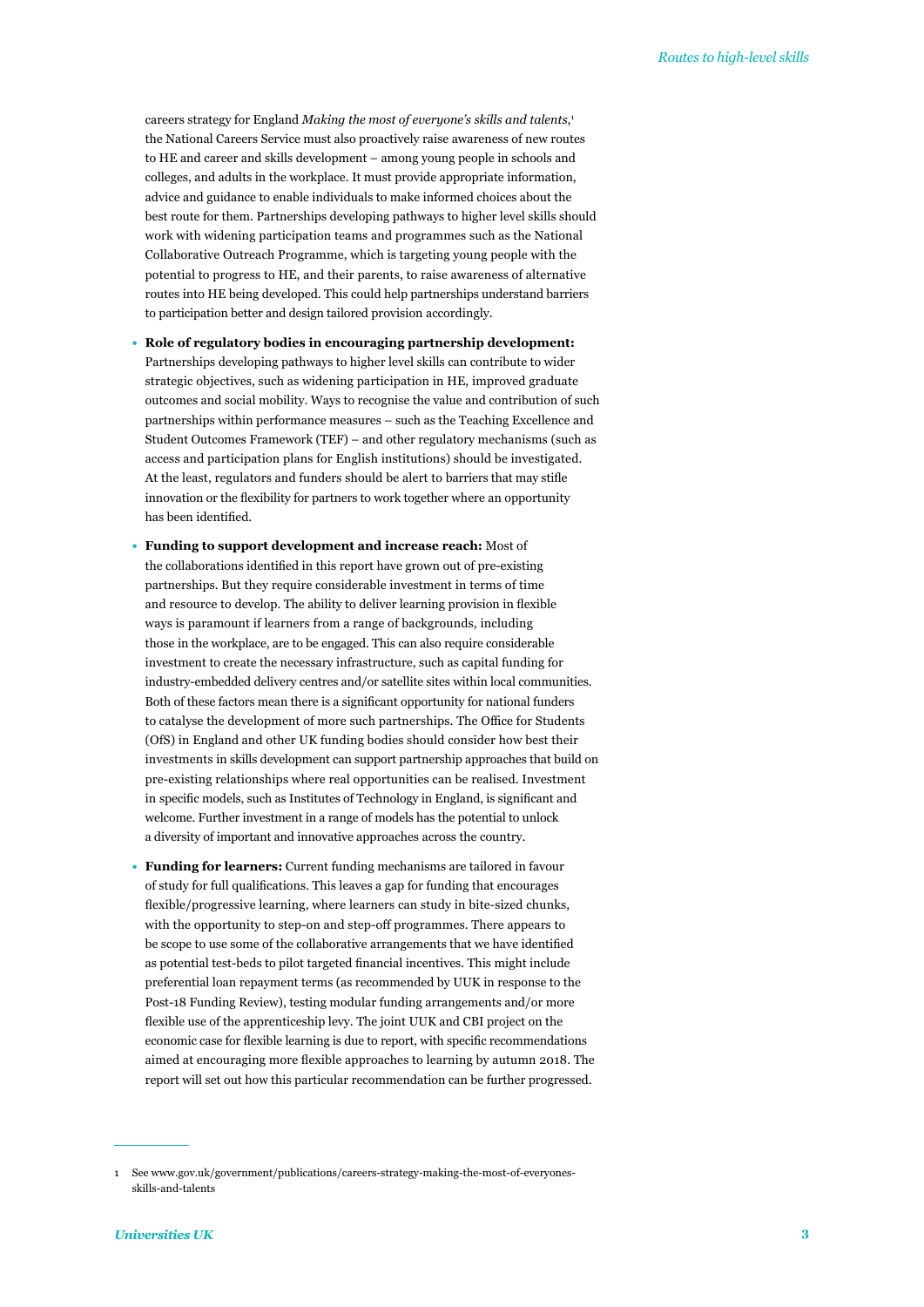# CHAPTER 1 INTRODUCTION

*Partnerships between higher education, other educational providers and employers have a vital role to play in addressing the UK's skills challenges by providing integrated pathways to high-level skills for learners. By collaborating with employers, providers can develop flexible provision that equips learners with the skills and ability to adapt to the rapidly changing world of work.*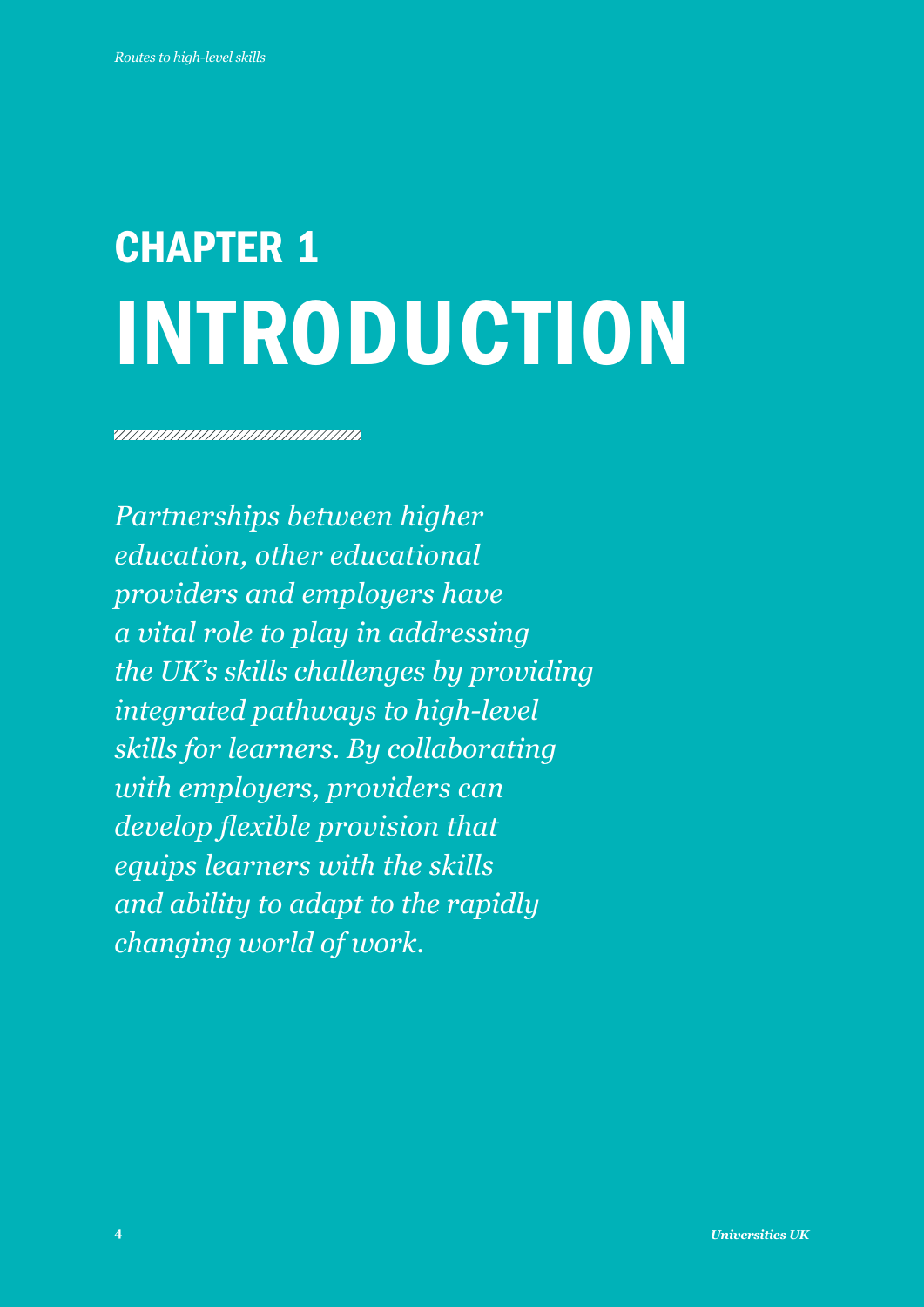This report by CFE Research on behalf of UUK follows *Forging Futures*,<sup>2</sup> which examined the ways in which universities and employers were working together to improve higher level skills.

This research sets out to understand the current role that HEIs fulfil in providing technical and vocational skills pathways and the extent to which these are developed in partnership with businesses and other parts of the tertiary education system.

It explores the extent and nature of partnerships, offering insights into the key drivers of collaboration and the benefits for students as well as for the partners involved. Drawing on case studies of current and emerging good practice, the research explores how partnerships evolve and are subsequently supported and sustained. The report has a strong English focus, but it also examines the issues across the nations of the UK, identifying common challenges and motivating factors and highlighting the different ways that institutions are responding within different political contexts.

A series of recommendations are made to stimulate further debate on the role of collaboration in addressing the UK's skills needs in the context of reforms to technical education, the review of post-18 education and funding in England and the focus on enhancing the skills base within each of the nations in the UK.

# CASE STUDIES

The findings in this report are based on a rapid review of relevant research and policy evidence, a survey of higher education institutions and interviews with key stakeholders and learners. Eight detailed case studies were undertaken to give an insight into the type of collaborations either currently established or under development between universities, the further education sector and employers. You can read a summary of each case study in the accompanying case study report.

- **1. Bangor University and Grŵp Llandrillo Menai.** A partnership between the University and the largest FE institution in Wales that is enabling closer working with employers on regional economic development programmes and widening participation in higher education.
- **2. Birmingham Higher Level Skills in Engineering Programme.** A unique collaboration between the FE sector, a Russell Group university and industry, creating a single system to develop higher level skills in engineering.
- **3. Lincolnshire Institute of Technology (LIT).** A joint bid to establish an LIT that involves the university, all seven further education colleges (FECs) in the county and two major employers.
- **4. Middlesex University Centre for Apprenticeships and Skills.** A new, employer-focused university centre to establish progression routes to higher level skills and widen access to professional careers.
- **5. MIRA Technology Institute (MTI).** A bespoke automotive skills training centre sited on the MIRA Technology Park, with industry-relevant courses delivered by an FEC, three universities and HORIBA MIRA.

<sup>2</sup> *Forging Futures: Building higher level skills through university and employer collaboration* was produced by CFE Research and jointly published by the UK Commission for Employment and Skills and UUK.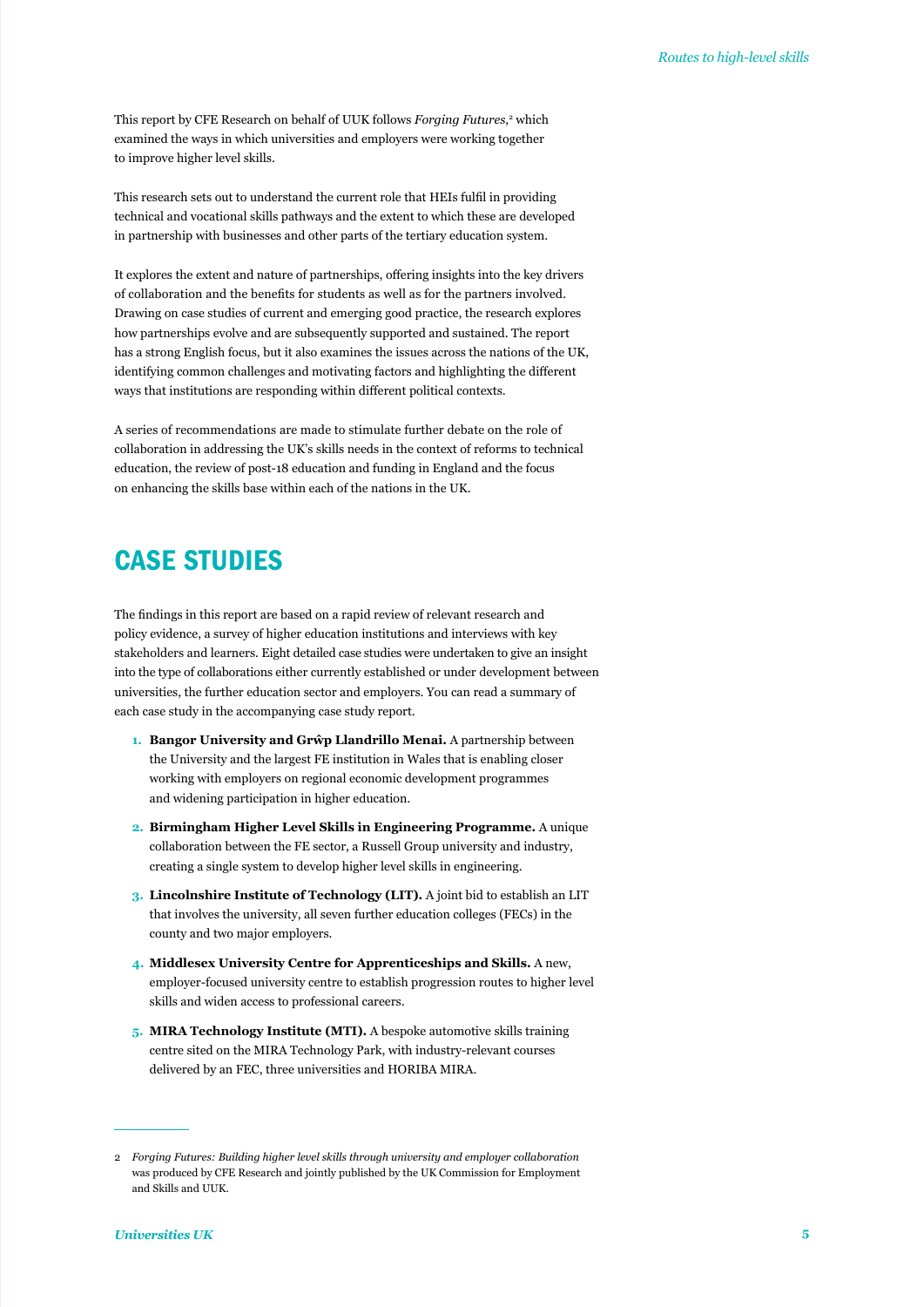- **6. Staffordshire University Creative Arts Partnerships.** Partnership working between university, colleges, private providers and industry equips students with up-to-date skills and offers live design projects to work on.
- **7. University of Strathclyde Engineering Academy.** An alternative route into engineering at the University of Strathclyde, with a strong focus on widening access and creating work-ready graduates.
- **8. University Campus St Albans.** A joint venture between the University of Hertfordshire and Oaklands College to provide flexible, part-time and employerdriven HE provision.

Interviews were conducted with representatives from each university and at least one of the partners for all case studies. Where available, learners were also interviewed (case studies 2, 3 and 5 have yet to recruit students to these specific programmes).

These eight case studies are supplemented with other innovative examples of collaboration: The University of Portsmouth Forensic Innovation Centre, The Open University working in partnership with the Collab Group and the Worcestershire LEP Technical Skills Partnership Programme.

# THIS REPORT

The following chapter gives an overview of recent and current policy developments that relate to HE-FE-employer collaborations. Chapters three and four examine the drivers and benefits of collaboration when considering *why* universities, the FE sector and employers might collaborate and then *how* they might collaborate more closely, with a particular emphasis on overcoming potential barriers. These two chapters are based on the thoughts and experiences of interviewees from each of the case studies as well as additional participants from three universities, one college, two LEPs and one regional apprenticeship support agency. Chapter five concludes with some broad messages and considers potential implications for funding, regulation and policy, based on education and employer interviews and the thoughts of key stakeholders gained through a workshop held for them to discuss their thoughts on this type of collaboration.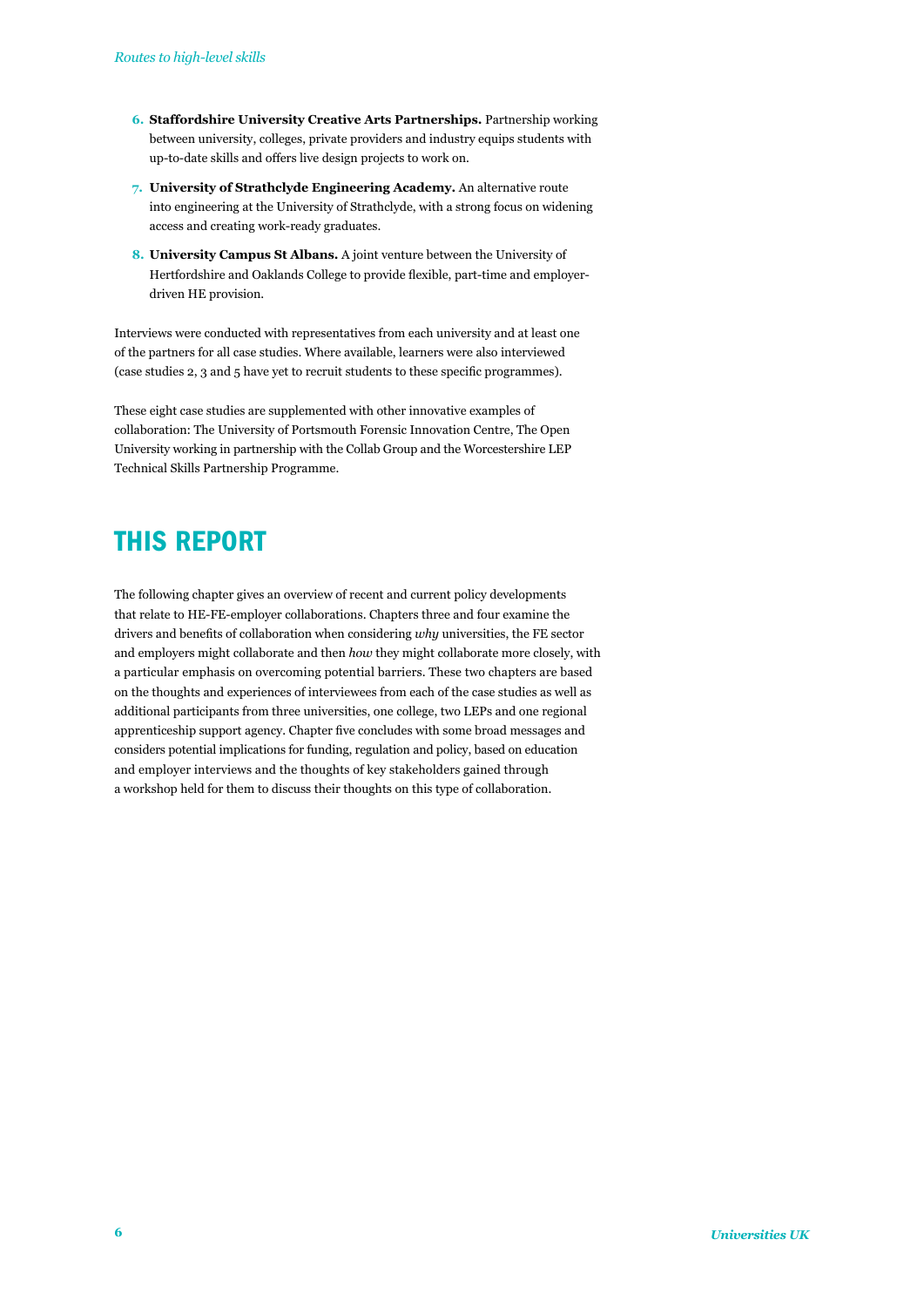# CHAPTER 2 BACKGROUND AND CONTEXT

<u>ymmunummunummun</u>

*Much has changed since* Forging Futures *was published in 2014. The coalition government has been replaced by a minority Conservative government and the UK has voted to leave the EU. While the implications of Brexit are still unknown, it is certain that the education and skills sector will play a crucial role in upskilling the current workforce, as well as equipping the workforce of the future with the requisite skills to enable the UK to compete and thrive.*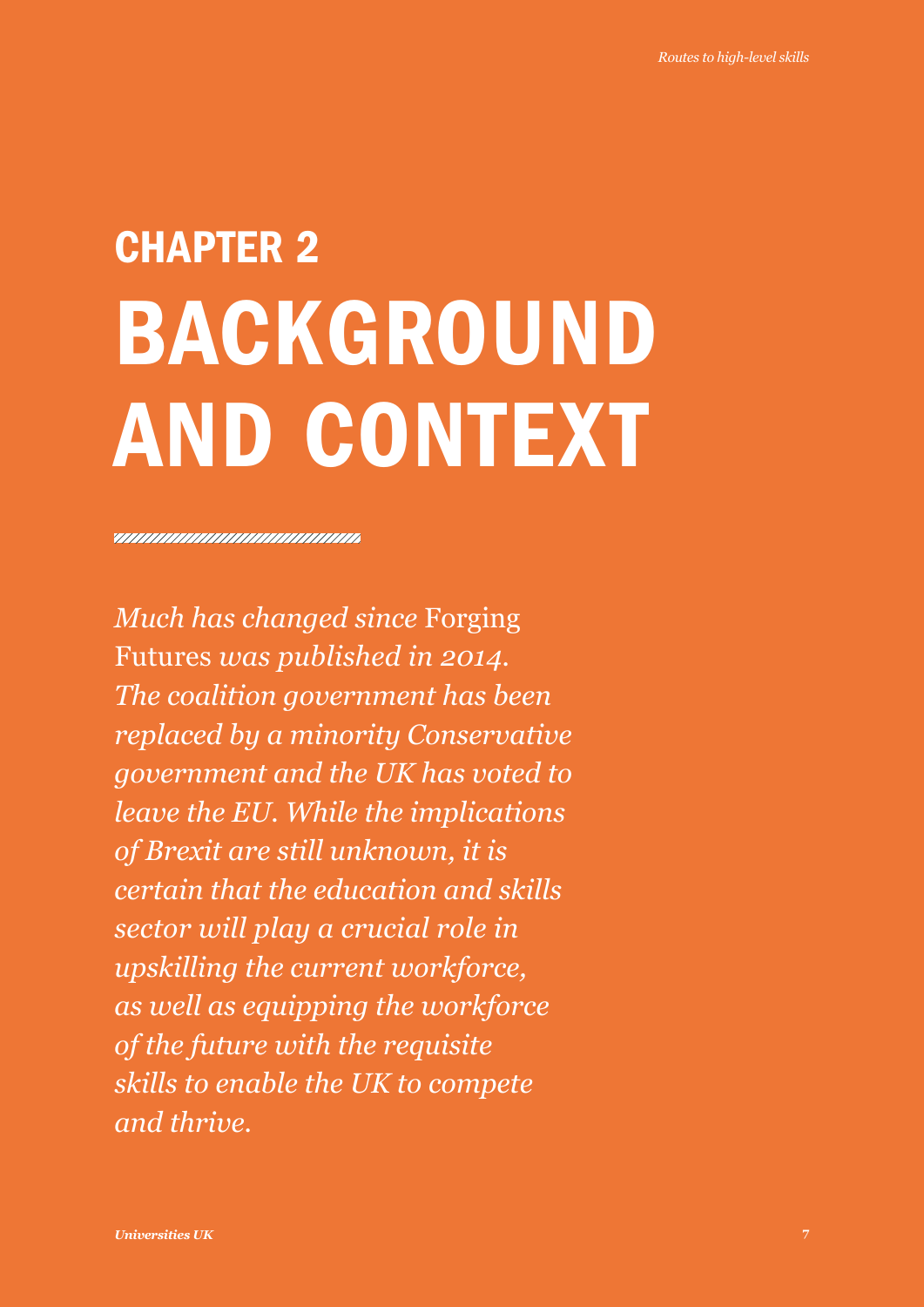The important role that vocational and technical education will play in assuring the UK's economic future is recognised in the latest Industrial Strategy.<sup>3</sup> However, the vocational and technical education system is complex and characterised by a proliferation of providers and qualifications of varying quality and value in the labour market. Building on earlier recommendations of the Wolf Review,<sup>4</sup> the Independent Panel on Technical Education chaired by Lord Sainsbury<sup>5</sup> and The Richard Review of Apprenticeships<sup>6</sup> suggested radical changes designed to simplify the system and deliver the skills most needed for the 21st century. These included re-defining apprenticeship *frameworks* into a series of clear, industry-backed *standards* at Levels 2 to 8 and the development of 15 new technical routes to complement existing academic and vocational pathways, with clear progression to higher education. These recommendations were accepted by the government and their plans to cultivate progression routes to higherearning technical roles, while addressing the intermediate and higher skills needs of the economy, were set out in the Post-16 Skills Plan.7 The Department for Education (DfE) subsequently commissioned a review of how Level 4 and 5 classroom-based education meets the needs of learners and employers, with a view to ensuring that there is excellent provision in place to support student social mobility as well as meeting future skills needs. The first colleges and post-16 providers to deliver the new T Levels<sup>8</sup> in 2020 have recently been announced, representing another step towards the ambition to transform technical education and offer young people a broader choice of progression options post-16.

The reforms to tertiary education and skills have important implications for the HE sector, which has also been subject to reform and landmark changes to the way it is funded. Current policy in England places a greater emphasis on competition, choice and value for money for students and the tax payer<sup>9</sup> and has led to the creation of a new regulator, the OfS, and the introduction of new performance measures, such as the TEF, which assesses teaching quality and the ways in which HEIs ensure positive outcomes for their students.<sup>10</sup> In Wales, the Diamond review of HE funding<sup>11</sup> recommended greater financial support for students attending university, with upcoming changes seeing an increase in financial support – a mix of loans and grants – available to all Welsh students and, crucially, equivalent support for part-time and postgraduate students. Scotland has a policy of free tuition for Scottish domiciled and EU students studying at Scottish HEIs. An independent review of student support<sup>12</sup> recommended a minimum student income for all HE and FE students, delivered through a mix of bursaries and student loans.

- 6 Richard, D (2012) *The Richard Review of Apprenticeships.* London: School for Start-ups.
- 7 [www.gov.uk/government/publications/post-16-skills-plan-and-independent-report](https://www.gov.uk/government/publications/post-16-skills-plan-and-independent-report-on-technical-education)[on-technical-education](https://www.gov.uk/government/publications/post-16-skills-plan-and-independent-report-on-technical-education)
- 8 [www.gov.uk/government/publications/introduction-of-t-levels/introduction-of-t-levels](https://www.gov.uk/government/publications/introduction-of-t-levels/introduction-of-t-levels)
- 9 Department for Business, Innovation and Skills (2016) *Success as a knowledge economy: Teaching excellence, social mobility and student choice.* White Paper. London: BIS.
- 10 Universities UK (2017) *Implementation of the Higher Education Research Act 2017* UUK [www.universitiesuk.ac.uk/policy-and-analysis/reports/Pages/briefing-implementation-higher](https://www.universitiesuk.ac.uk/policy-and-analysis/reports/Pages/briefing-implementation-higher-education-research-act-2017.aspx)[education-research-act-2017.aspx](https://www.universitiesuk.ac.uk/policy-and-analysis/reports/Pages/briefing-implementation-higher-education-research-act-2017.aspx)
- 11 Diamond, I (2016*) Review of Higher Education Funding and Student Finance Arrangements in Wales: Final Report*. Welsh Government.
- 12 Independent review into student support in Scotland (2017) *A New Social Contract for Students: Fairness, Parity and Clarity* The Scottish Government [https://beta.gov.scot/publications/](https://beta.gov.scot/publications/independent-review-student-financial-support-scotland/) [independent-review-student-financial-support-scotland/](https://beta.gov.scot/publications/independent-review-student-financial-support-scotland/)

<sup>3</sup> [www.gov.uk/government/uploads/system/uploads/attachment\\_data/file/664563/industrial](https://www.gov.uk/government/uploads/system/uploads/attachment_data/file/664563/industrial-strategy-white-paper-web-ready-version.pdf)[strategy-white-paper-web-ready-version.pdf](https://www.gov.uk/government/uploads/system/uploads/attachment_data/file/664563/industrial-strategy-white-paper-web-ready-version.pdf)

<sup>4</sup> Wolf, A. (2011) *Review of Vocational Education – The Wolf Report.*

<sup>5</sup> [www.gov.uk/government/uploads/system/uploads/attachment\\_data/file/536046/Report\\_of\\_](https://www.gov.uk/government/uploads/system/uploads/attachment_data/file/536046/Report_of_the_Independent_Panel_on_Technical_Education.pdf) [the\\_Independent\\_Panel\\_on\\_Technical\\_Education.pdf](https://www.gov.uk/government/uploads/system/uploads/attachment_data/file/536046/Report_of_the_Independent_Panel_on_Technical_Education.pdf)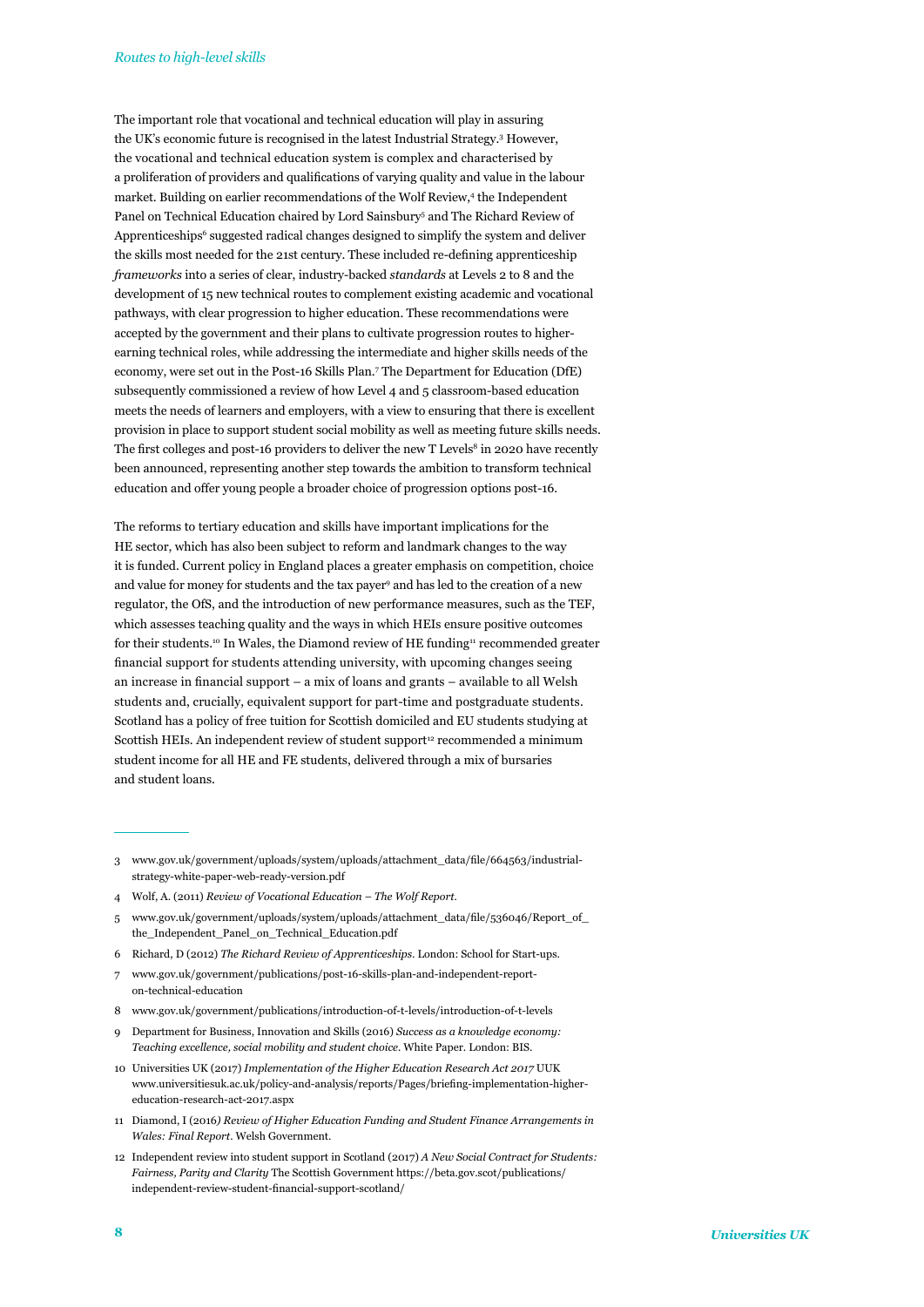The HE sector has also been affected by the introduction of the Apprenticeship Levy in 2017. However, as skills policy is a devolved matter, the way the funds raised are allocated differs between the UK countries and thus has different implications for employers and education and training providers. As large employers, many HEIs are subject to the levy, as well as fulfilling a key role in the development and delivery of higher and degree apprenticeships. In the context of these wider reforms, fundamental changes may be required to facilitate access to HE for students on the new technical and vocational pathways, including the development of new application processes and entry requirements, a broader offer that responds to demand for other forms of HE (such as degree apprenticeships), and tailored support for those seeking to transition from technical to more academic pathways (and vice versa).

# PARTNERSHIPS AND PATHWAYS TO HIGH LEVEL SKILLS

Each part of the tertiary education system has and will continue to have an important role to play in its own right in creating a highly skilled workforce. The underlying aim of all of these policy developments, however, is achieving the ambition of a more joined-up tertiary education system: one which provides integrated pathways to higher level skills that work for both individuals and businesses. To be successful, this system must deliver the advanced technical skills that the UK economy needs. This is where partnerships between HEIs, businesses and other parts of the tertiary education system have a vital role to play, ensuring that provision equips students with industry-relevant knowledge and skills and facilitates smooth transitions between levels of study and into the workplace.

The role and importance of partnership in the context of education and skills is not new, however. As far back as 2006, The Leitch Review of Skills advocated for closer partnerships between government, employers and individuals to facilitate the development of a more employer-led skills system capable of delivering '*relevant, flexible and responsive provision that meets the high skills needs of employers and their staff*.'<sup>13</sup> Six years later, business-university collaboration provided the focus of the Wilson Review,<sup>14</sup> which started from the premise that the UK's future economic prosperity depended, in large part, on connecting universities' world-class research with an enterprising workforce that could attract investment and turn knowledge into productivity through innovation and entrepreneurship. The importance of further education and business collaboration has also been documented.<sup>15</sup>

*The underlying aim of all of these policy developments is achieving the ambition of a more joined-up tertiary education system.* 

<sup>13</sup> Leitch, S. (2006). *Prosperity for all in the global economy – world class skills*. Norwich: The Stationery Office. p.68.

<sup>14</sup> Wilson, T. (2012) *A review of business-university collaboration*. London: BIS, Preface.

<sup>15</sup> UKCES (2016). *A new conversation: employer and college engagement*. London: UKCES.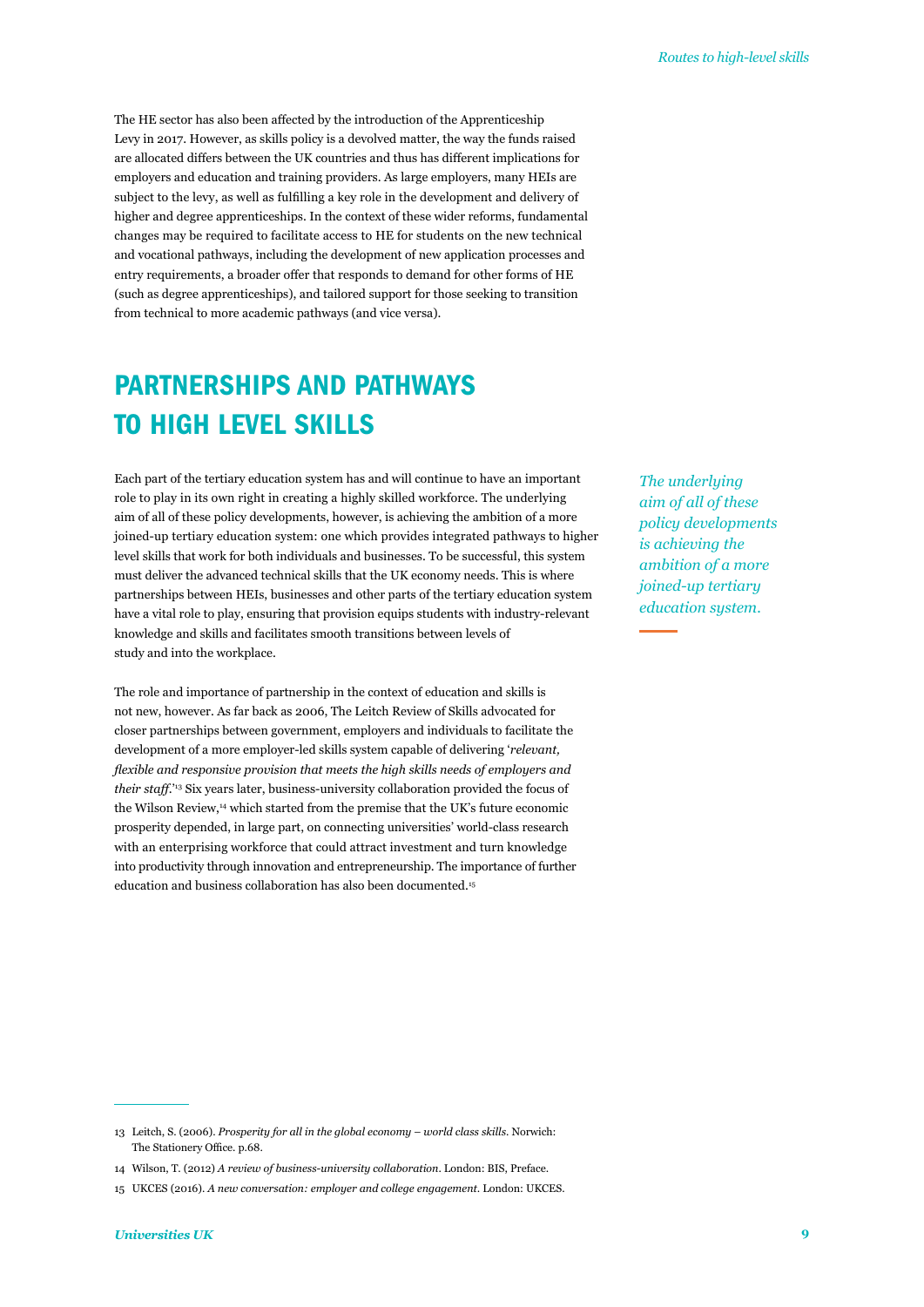The mutual benefits of collaboration between employers and the HE and FE sectors are reflected in developments such as the creation of new Institutes of Technology (IoTs), National Colleges and National Skills Academies. The Institute of Coding is a consortium of more than 60 universities, businesses and industry experts developed to engage industry leaders in HE curriculum development for specialist digital skills. In addition, the government is promoting Local Digital Skills Partnerships to increase collaboration between public, private and third sector organisations and help to address local digital skills needs in more targeted and innovative ways. It is still very early days for many of these industry-facing collaborative initiatives.

HEIs have a long-established tradition of collaboration with employers, for example, through Knowledge Transfer Partnerships, research and development and consultancy. The HE and FE sectors have also been working in partnership to deliver franchising arrangements and other joint activities such as collaborative outreach. There are emerging examples of partnerships built on pre-existing joint activities, such as the development of higher and degree apprenticeships in universities<sup>16</sup> and the focus on flexible progression pathways for students who do not take a traditional A Level route to university, such as London South Bank University's *Families of*  Learning model.<sup>17</sup> However, there is little published evidence of partnerships involving all three stakeholders (employers, FE and HE) and the ways in which they have evolved for the purposes of creating pathways to higher level skills. Similarly, there is a paucity of evidence on the impact these partnerships have on employability, skills gaps and shortages, or productivity and growth. Given the developments underway to encourage increased collaboration between the education sector and industry to address current and future skills needs, the research reported here contributes to filling an important gap in current understanding.

<sup>16</sup> Moss, C. (2016). *Sheffield Hallam University: An Institution Wide Approach to Higher and Degree Apprenticeship based on Regional Skills Needs and Employer Demand*. London: UVAC.

<sup>17</sup> London South Bank University (2017). *Families of Learning: Co-creating local solutions to education system failings.* London: PA Consulting.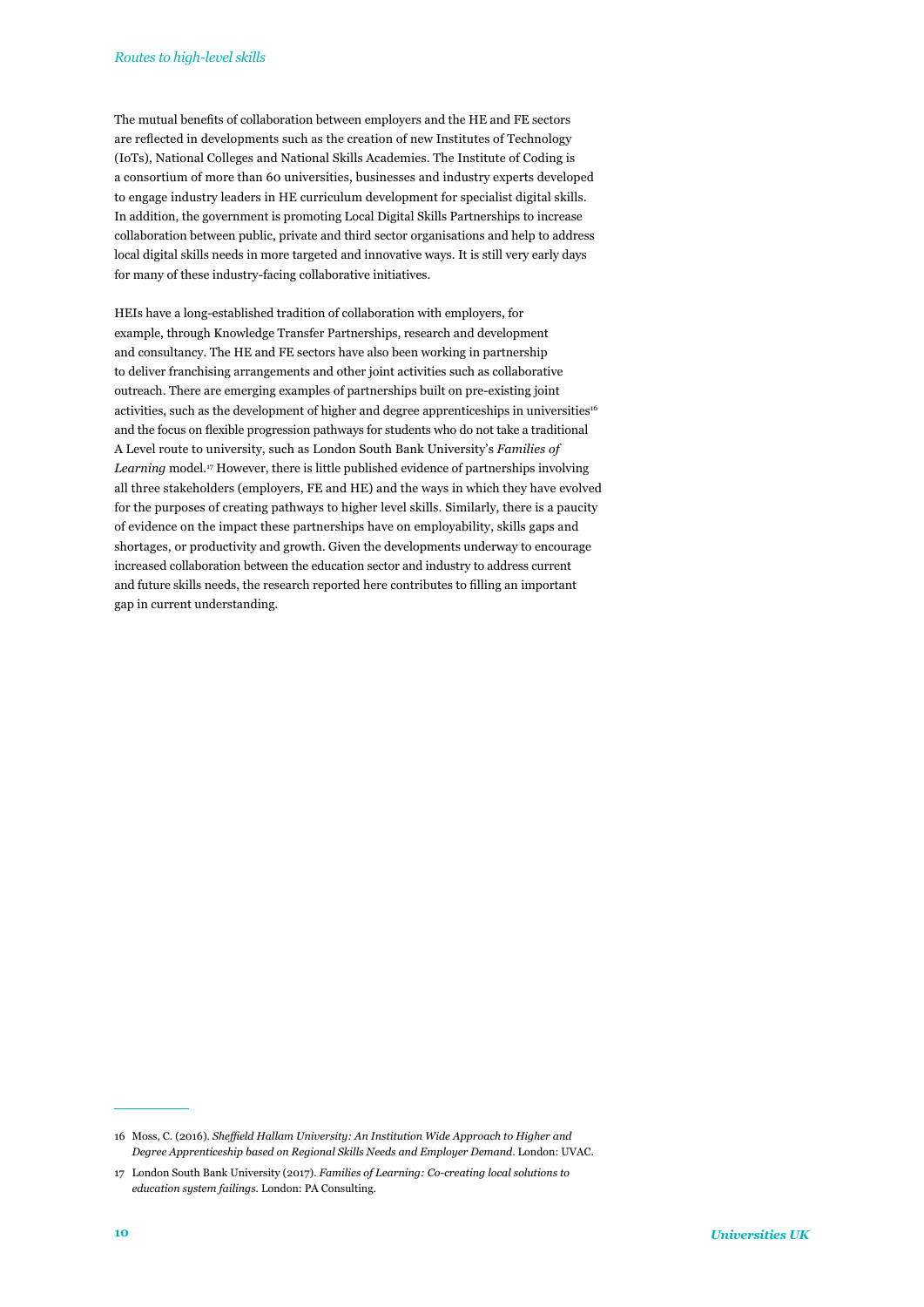# CHAPTER 3 **WHY** COLLABORATE?

*To encourage collaboration between the tertiary education sector and employers, it is important to understand the drivers behind such collaborations. Although universities, colleges and employers might achieve different outcomes from working in partnership, the main motivations are often the same.*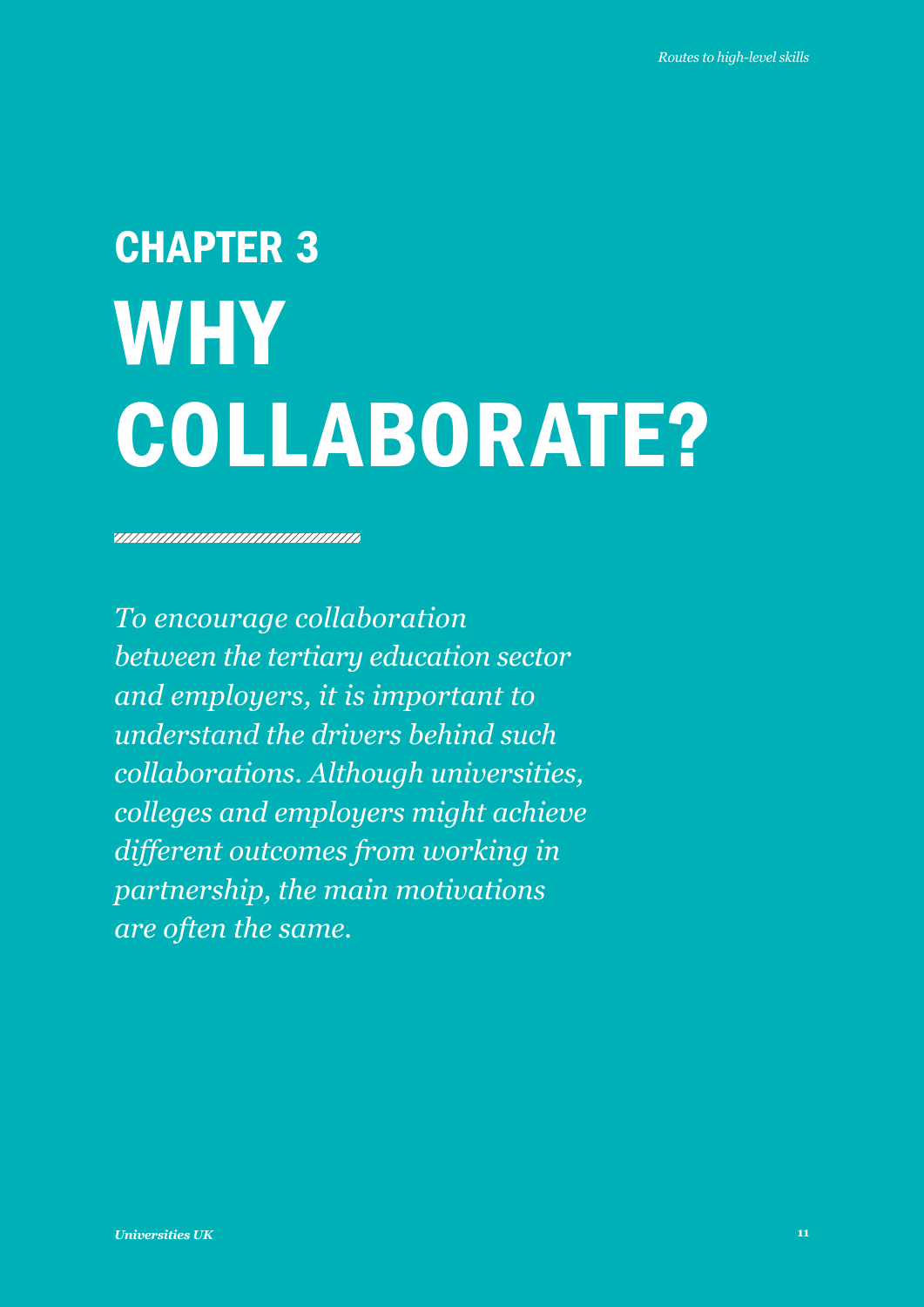# KEY DRIVERS OF COLLABORATION

The case studies carried out for this report suggest that there are three major drivers that have led to the establishment of partnerships between these three stakeholders (employers, FE and HE):

- **• Economic:** the need to address skills gaps and shortages so that individual businesses as well as regional economies can adapt and grow by taking advantage of new opportunities in rapidly changing industries.
- **• Social:** meeting civic responsibilities through widening participation in higher education and supporting social mobility through enhanced employability.
- **• Policy:** in particular, education and skills policy developments, reforms to technical and vocational education and the introduction of the apprenticeship levy.

# Economic drivers

Key economic drivers include addressing local and regional skills needs, both in terms of developing new talent and upskilling the current workforce, and ensuring graduate employability.

### **Addressing skills needs – attracting and developing new talent**

Many areas of the UK have experienced the decline of traditional industries such as coal mining and steel and the emergence of new industries in a more knowledge-driven economy. Advances in technology are also impacting on traditional sectors, such as the automotive industry, changing the way they operate as well as the products and services they produce and deliver. Ensuring employers have access to the skills they need to respond to these changes is imperative if business are to survive and the UK is to remain competitive in a global economy. However, skills needs vary by region and are strongly influenced by the industries present in a particular area, as well as socio-demographic factors and levels of employment. All the case studies in this report demonstrate that collaboration between HE, FE and employers is an effective mechanism for first identifying and then addressing local skills needs:

*There's quite a strong software cluster in North West Wales based just outside of Bangor and there's always a struggle, no matter how many graduates we produce as a university and the FE sector as well, there's always a struggle to get a good quality workforce … We should be providing skills for the region and the Grŵp Llandrillo Menai link enables us to do that in an increasingly effective way.*

#### Interviewee, Bangor University

While addressing current skills gaps and shortages is the impetus for many of the case study partnerships, meeting future skills needs is also a key driver. Developments in technology are advancing rapidly, fundamentally changing the nature of some roles as well as creating new ones. Employers at the cutting edge of these developments are motivated to work in partnership with providers of technical and vocational education to ensure that the talent pipeline is equipped with the industry-relevant knowledge and skills they will need for the jobs of the future:

*It's about future-proofing the workforce. The skills that are needed today are almost certainly different from the skills that will be needed in three or four years' time. It's absolutely essential to have deep employer engagement in order to ensure that skills training remains industry relevant.* 

#### Interviewee, University of Lincoln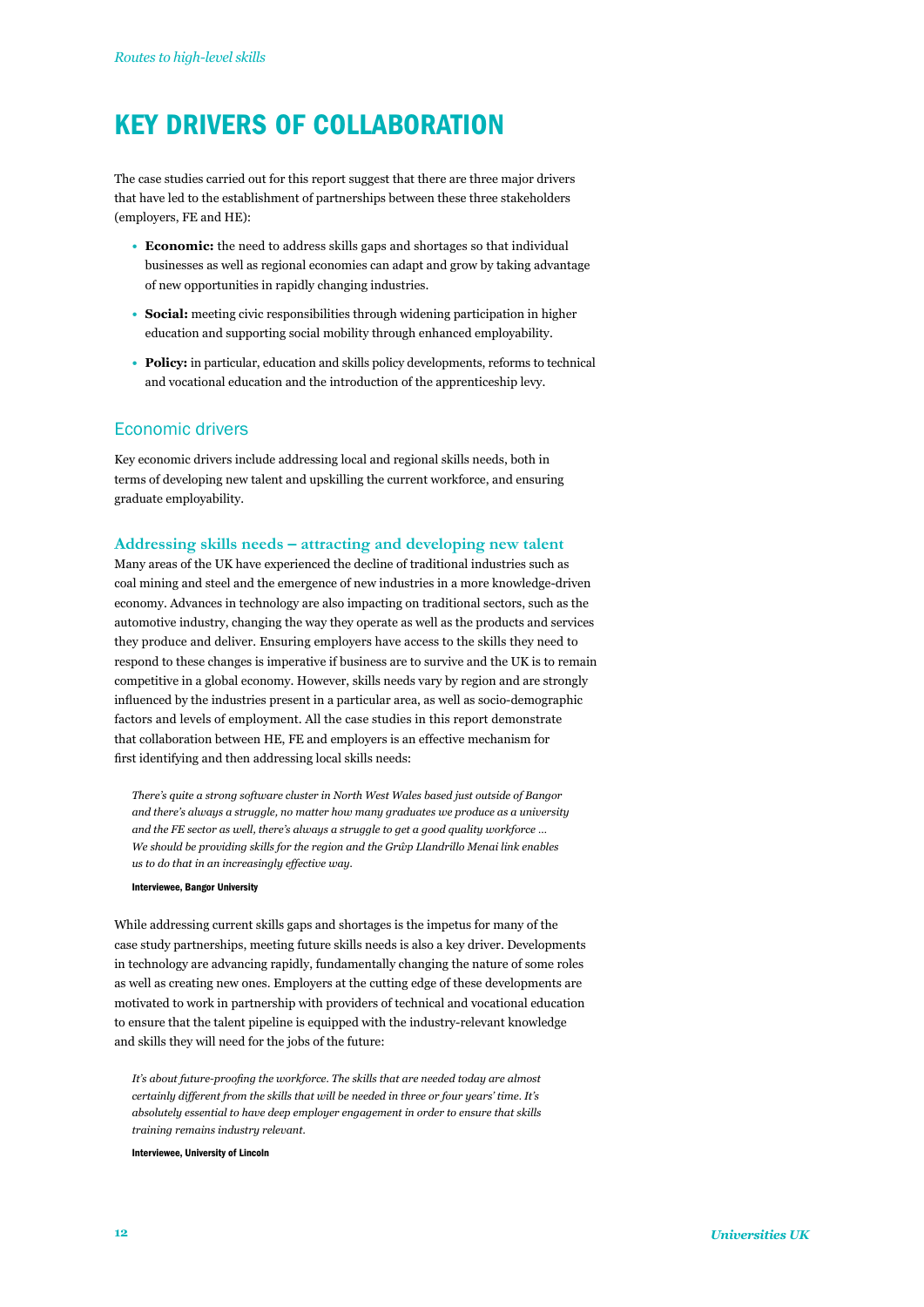In providing vocational and technical courses from Level 3 (and occasionally Level 2), colleges play a vital role in assuring the pipeline of new talent, supporting progression into the workforce and/or further study. The partnership between FE and HE ensures a coherent pathway for those who want to continue to learn beyond Level 4.

*The college is the partner who's bringing new talent into the engineering, basically. They will be covering pretty much all the up to Level 4 provision, it's what they do, it's what FE does, and it does it very well.* 

#### Interviewee, HORIBA MIRA

It is essential for the educational partners to work closely with employers to ensure that the curriculum is relevant to the needs of their industry, particularly with respect to addressing future skills needs. This works most effectively when employers are consulted before and during the design of new curricula:

*What we've done at the university is very much based on all of our programme development consultation with employers. Very positively here, we're working closely with employer partners that we already have to explore programme needs. Also, the study mode. What should the qualifications be underneath it? So, I think what we've developed is meeting the needs locally.* 

### Interviewee, University of Hertfordshire

It is also important to engage employers at regular intervals to ensure that the curriculum remains relevant and responsive to new developments in the industry.

The MTI in the Midlands is an example of an educational centre that is fully embedded in industry, in a region dominated by the automotive sector. The establishment of the MTI was driven by a need to address regional skills shortages as well as to meet the demand for skills from a growing and evolving industry.

*There's a general shortage of engineering, there's another shortage of automotive engineering, and the industry is booming. We've also got electric autonomous disruptions happening within the industry as well. So, there are an awful lot of traditional engineers who don't have the current skills needed, either, for the world we're moving to.* 

#### Interviewee, HORIBA MIRA

The three-way partnership between HORIBA MIRA and the HE and FE sectors is critical to the success of the MTI. The collaborative approach ensures a broad range of provision, tailored to the needs of the industry, is available to learners at different levels.

## **Upskilling the current workforce**

Universities and colleges have a significant role to play in helping businesses develop their workforce from within as well as the workforce of the future. The increased political focus on the apprenticeship agenda, and particularly the introduction of the apprenticeship levy and ambitious targets for the number of apprenticeships created, has encouraged employers to consider how they might use apprenticeships alongside traditional part-time study and short courses to upskill their current workforce.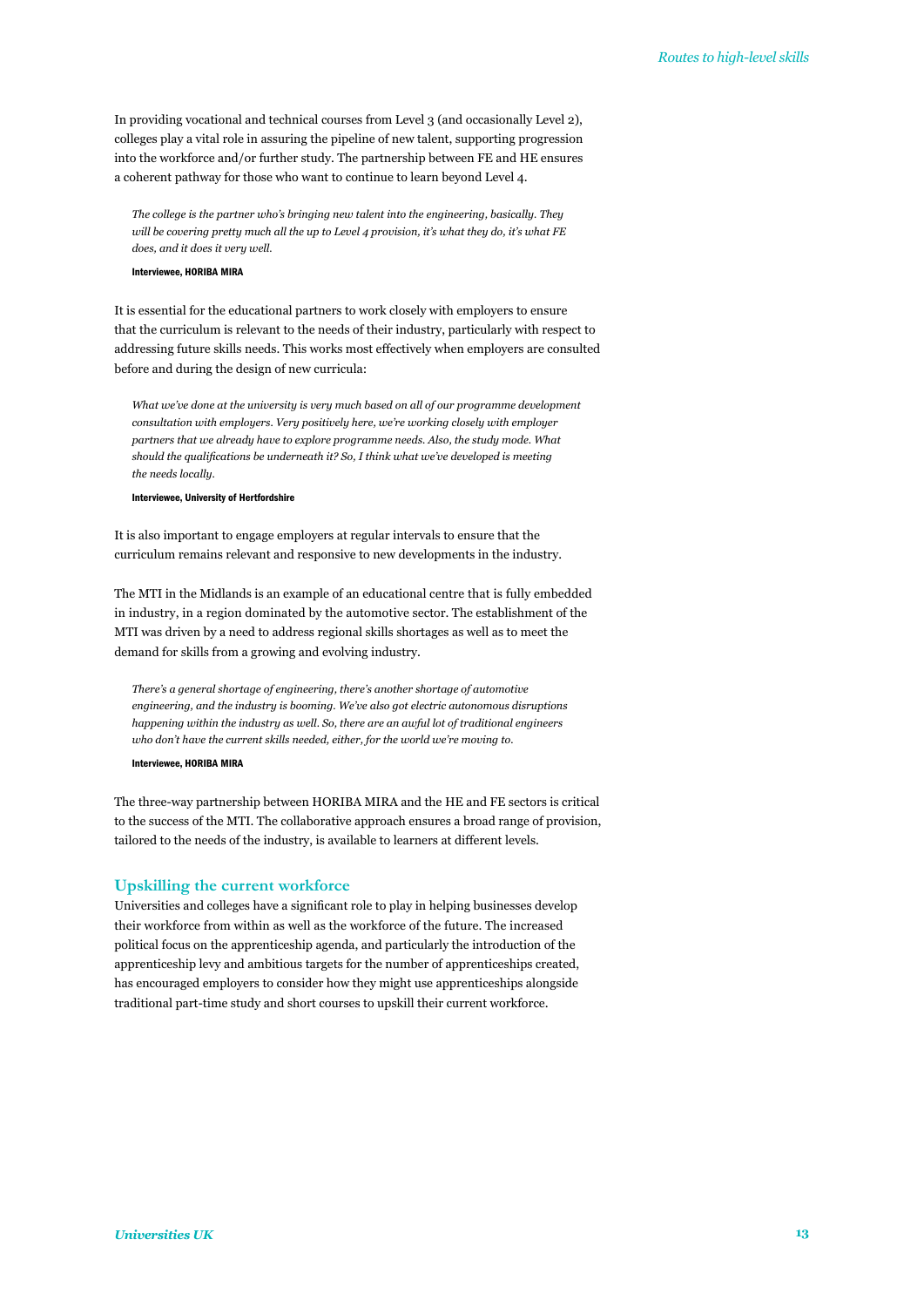Offering opportunities for employees to upskill and/or reskill can help employers to retain their talent. Although the risk of attrition is often given as a reason why employers, particularly small and medium enterprises, do not invest in training for their staff, the case studies suggest that the opposite is true. Investing in the skills of employees enables them to respond to change and evolve in their role so that they remain with their employer. This is particularly important in some regions of the UK, such as North Wales, where the local economy is not as dynamic as in other parts of the country.

*We've got people who have been in post for a very long time in some organisations who are a bit trapped. They can't necessarily afford to take three years off to do a degree and then risk not being able to get back into an employer in the region. The novel route that this [partnership] gives is quite powerful.* 

#### Interviewee, Bangor University

Importantly, investing in staff also ensures they feel valued by the employer, which is said to engender loyalty and support retention.

*Retaining people is important and we know it's not just about salaries, it's about training and development… [offering this] buys that loyalty that helps with staff retention… it demonstrates our commitment to them.* 

### Interviewee, Jarvis Construction

Staff retention is important for employers as it is more cost-effective than recruitment, and by investing in training, employees can be upskilled in a way that meets the needs of the particular company. A key benefit of the partnership model is that employers are able to access training for staff at all levels, with clear progression routes for those seeking to advance in their roles.

*Surely the most cost-effective way for industry is to actually train your own, promote from within, recruit at the bottom. You can't do that unless you've got something that delivers every level of training.*

### Interviewee, HORIBA MIRA

Workforce development is also important for the prosperity of regions, as it helps to attract other businesses to the area in industries that require the same skills. This was a key driver for the MTI and the LIT.

*There are two parts, one, from the industry point of view it makes sense to have people that you've put in a lot of investment in stay, and two, we don't want [in meeting] these higher level skills, our local people to be overlooked. It's very much a case of 'grow local'.* 

#### Interviewee, North Lindsey College

Those seeking to upskill in the workplace have very different needs to young entrants to FE and HE. Their ability to engage in learning is likely to be constrained by a number of factors, including family or caring responsibilities and shift patterns. A key strength of the collaborative approach is that learning can be delivered in flexible ways that facilitate access for learners, irrespective of their circumstances.

*Staff retention is important for employers as it is more cost-effective than recruitment, and by investing in training, employees can be upskilled in a way that meets the needs of the particular company.*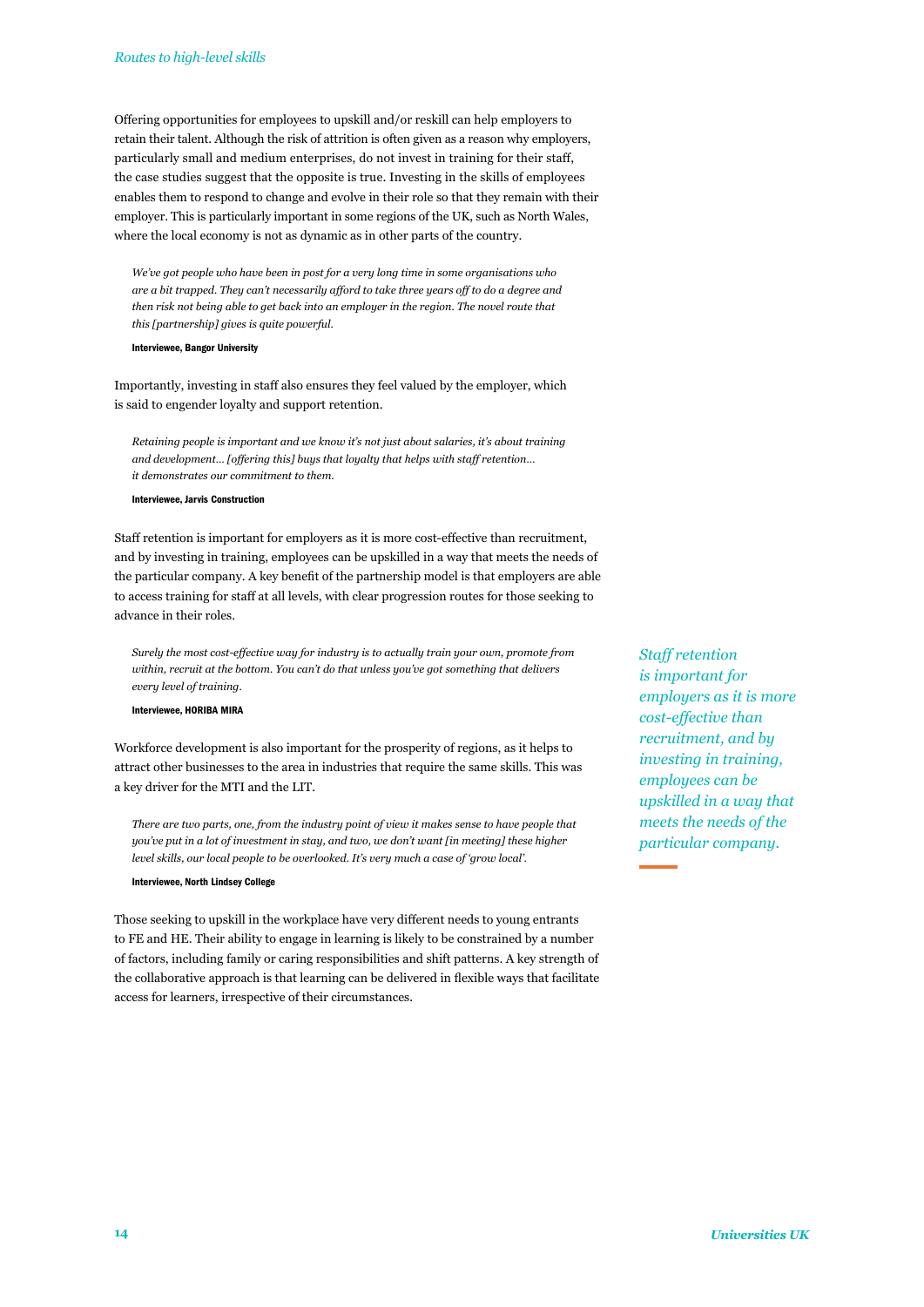Part-time, flexible provision is attractive to employers looking to upskill or reskill their employees. University Campus St Albans (UCSA), a joint venture between the University of Hertfordshire and Oaklands College, provides flexible, part-time degree courses designed to fit around employees' working hours. Similarly Middlesex University has designed their degree apprenticeships to fit around the work demands of their learners and their employers:

*The whole 20 per cent off-the-job [study] comes from that traditional notion of going one day a week to college, but that's not the model we apply at all. We don't really think that's fit for purpose. Actually, part of the trick of 20 per cent is actually making it productive for the employer as well as productive from a learning point of view.* 

### Interviewee, Middlesex University

Co-locating the MTI on the Technology Park ensures workforce development can be delivered to staff working for a range of employer partners on a single site. The MTI partners regard this 'one stop shop' as a major strength of their approach that benefits employers as well as employees by delivering learning at different levels through the partnership.

*Working with the MTI, [employers] will be able to establish a path for their employees to increase their knowledge and skills and retain them within the business…. They can provide options in a single space… that's going to be really beneficial to the employers.* 

Interviewee, Coventry University

For employees, this flexibility can be vital in their decision to embark upon degree-level training – see the learner stories in the accompanying case study report.

### **Enhancing graduate employability**

Employer engagement is also crucial for ensuring that students are work-ready when they graduate from higher level skills programmes. Contributing to curriculum development is a significant part of this. However, employers can be engaged in a variety of other ways to develop the work-readiness of graduates.

Through their collaboration with employer partners, the University of Strathclyde Engineering Academy is able to offer paid summer internships, workshops on employability skills such as CV writing, and presentations about different careers in industry to help prepare students for a career in engineering. This feature is a major benefit of the programme that sets it apart from traditional academic pathways to an engineering degree. As a result, graduates of the Academy are likely to have an advantage over graduates of traditional degree programmes.

*This is something [employers have] been asking for, they've been asking for years, 'What can we do to get a young graduate, work-ready, quicker?' [The partnership] is addressing that. I think that the young person's a much more balanced person, they've got a broader outlook, and I think that's good for organisations.* 

Interviewee, City of Glasgow College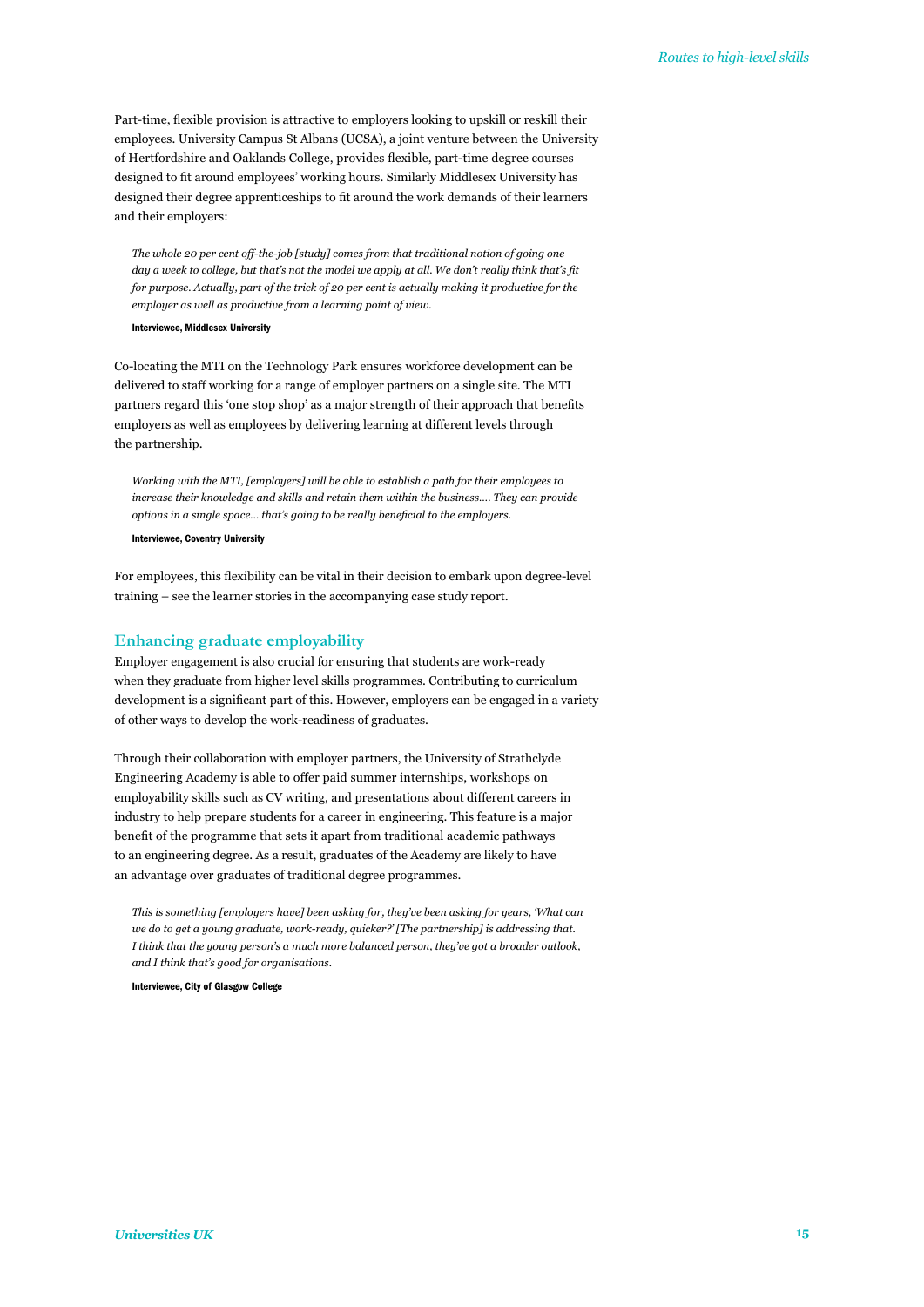New performance measures, such as the TEF, increasingly include graduate outcomes. Ensuring graduates are work-ready and possess the skills they need to progress into high-level employment is a strategic priority for many institutions. This can be achieved through employer engagement and partnership working.

*Our students have to get jobs and we need to ensure that the graduates who leave us are people who are skilled and who have got the skills that employers need… You can't do that without that two-way dialogue with employers.* 

#### Interviewee, Staffordshire University

Employer engagement is therefore crucial when developing vocational and technical progression pathways, as this can enable programmes to be matched to local and regional skills needs, and help to improve the work-readiness of graduates.

# Social drivers – widening participation and social mobility

Although employers are concerned with ensuring the diversity of their workforce, widening participation in HE and social mobility is a more direct driver for the HE-FE dimension of the collaborations. This is in part because they are monitored on the proportion of their student populations who come from disadvantaged and underrepresented groups, but also because of their role as 'anchor institutions' with civic responsibilities. Educational providers in both the FE and HE sectors are concerned to support people in their local communities, as well as nationally, to reach their full potential irrespective of their backgrounds. This is achieved by facilitating access to learning that enables students to develop the skills they need to progress into employment and/or advance in their current role.

Collaborations can help to strengthen the widening participation work that educational institutions do and ensure that they are engaging with as many potential learners as possible. Universities are increasingly working with colleges and other tertiary education providers to further their widening participation agenda. Colleges understand that they have a role to play in offering HE provision to students who would not consider moving out of their local area to attend university. Participants from all of the case studies alluded to the need for HE and FE to work together to increase access to higher level skills for as many people as possible; for several it was the main driver to working in this way.

*As a socially responsible university, we also recognised that there were lots of students from within Scotland, that because of their own particular background, maybe widening access, coming from a care background, maybe because of their gender etc, found it more difficult to get those grades and to get into universities. So, the Engineering Academy was born out of that.* 

#### Interviewee, University of Strathclyde

This involves acknowledging the importance of alternative routes to higher level skills for students who might not follow the traditional academic route.

*Just because the students who might come onto the programme don't have three A-Levels doesn't mean they haven't got the academic ability. It's about providing a different opportunity for capable students who have perhaps come via a more vocational route.* 

Interviewee, University College Birmingham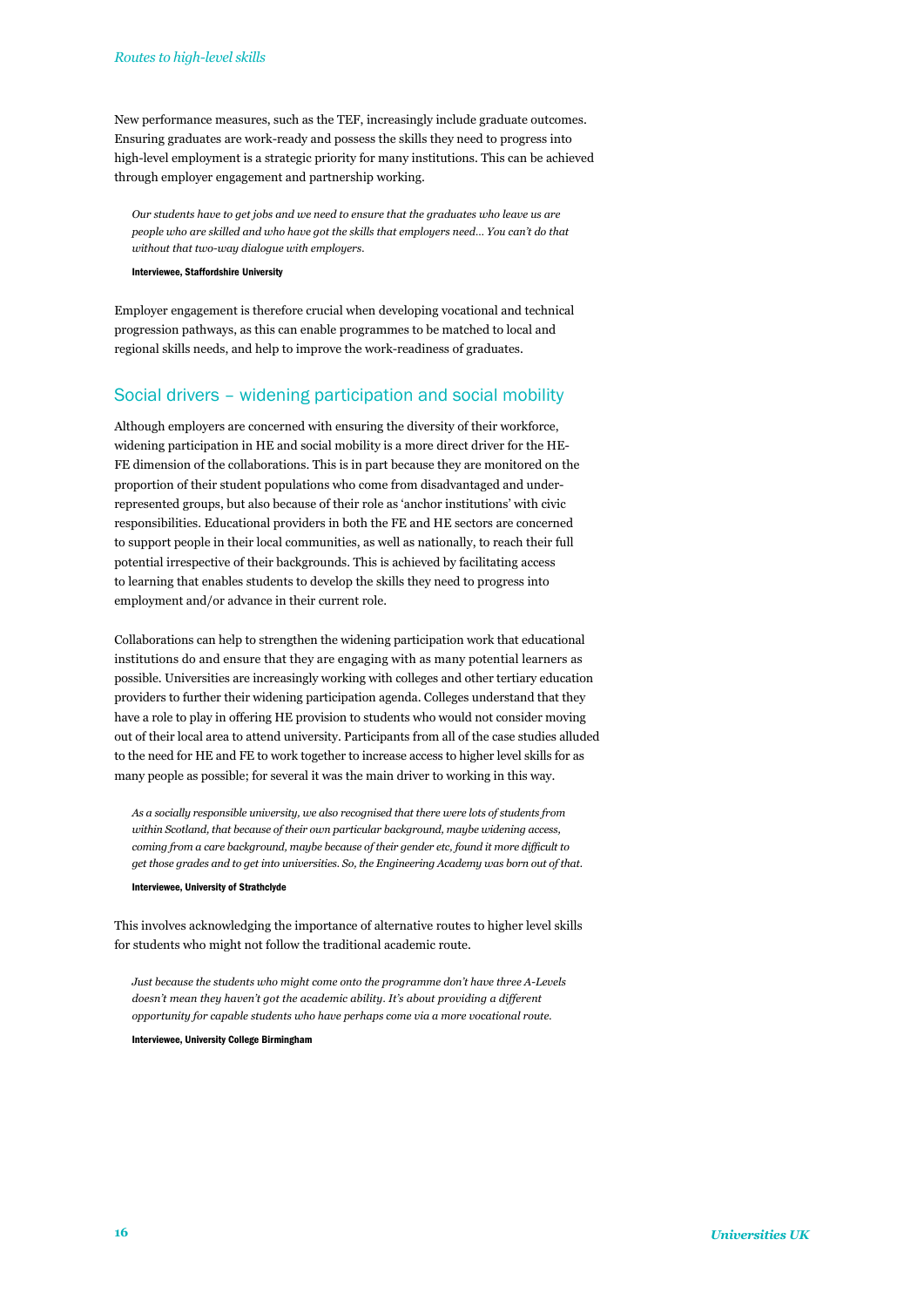Interviewees from both the HE and FE sectors in the case studies felt that, if universities were serious about widening access to and participation in HE, they had to work in partnership with the FE sector to reach as many potential learners as possible.

*We [university and colleges] are mutually working together in areas to support the development of that area. I don't see it as a conflict at all… When you're working in an area that I think is one of the top 10 for indices of deprivation, Stoke, in the UK, and has one of the highest rates of failure to proceed from post-16 education, if we don't work in collaboration with our FE partners, we're not doing the community and the region we live in any favours at all.* 

Interviewee, Staffordshire University

The social drivers of collaboration are not just about widening participation and access to university, but relate more broadly to social mobility and the need for all students to achieve positive outcomes. Employer engagement can also contribute significantly to this. Technical and vocational education can work for learners for whom a more academic route is less appealing. By collaborating with employers, both universities and colleges can strengthen this aspect of their curricula. Emphasising meaningful employer involvement can enhance the attractiveness of courses to students. Employer collaboration can also contribute to enhancing employability through the provision of work experience opportunities and other activities, such as interview workshops.

*We work and operate in a social economic area where there's a high-level of deprivation. Ever since I've worked in the area, I've been incredibly frustrated by the lack of aspiration.*  [...] So, having a physically very attractive, futuristic-looking building in which this learning *takes place […] and having it based at MIRA, where MIRA is regularly in the media for being the employer of the future in our area […] I think, is a real aspiration raiser.* 

Interviewee, North Warwickshire and South Leicestershire College

## Policy drivers

The apprenticeship levy has undoubtedly created a motivator for education institutions to engage more closely with businesses and develop provision that could meet their needs, particularly the large levy-paying employers. Within this, degree apprenticeships are attractive to universities as a potential funding stream.

*Now degree apprenticeships have come about, or apprenticeships more generally come about, there's an opportunity to collaborate on much more equal terms, there's a strategic reason for people to collaborate that perhaps wasn't there after the introduction of the tuition fees. I think it opens up the space again.* 

Interviewee, Middlesex University

*The social drivers of collaboration are not just about widening participation and access to university, but relate more broadly to social mobility and the need for all students to achieve positive outcomes.*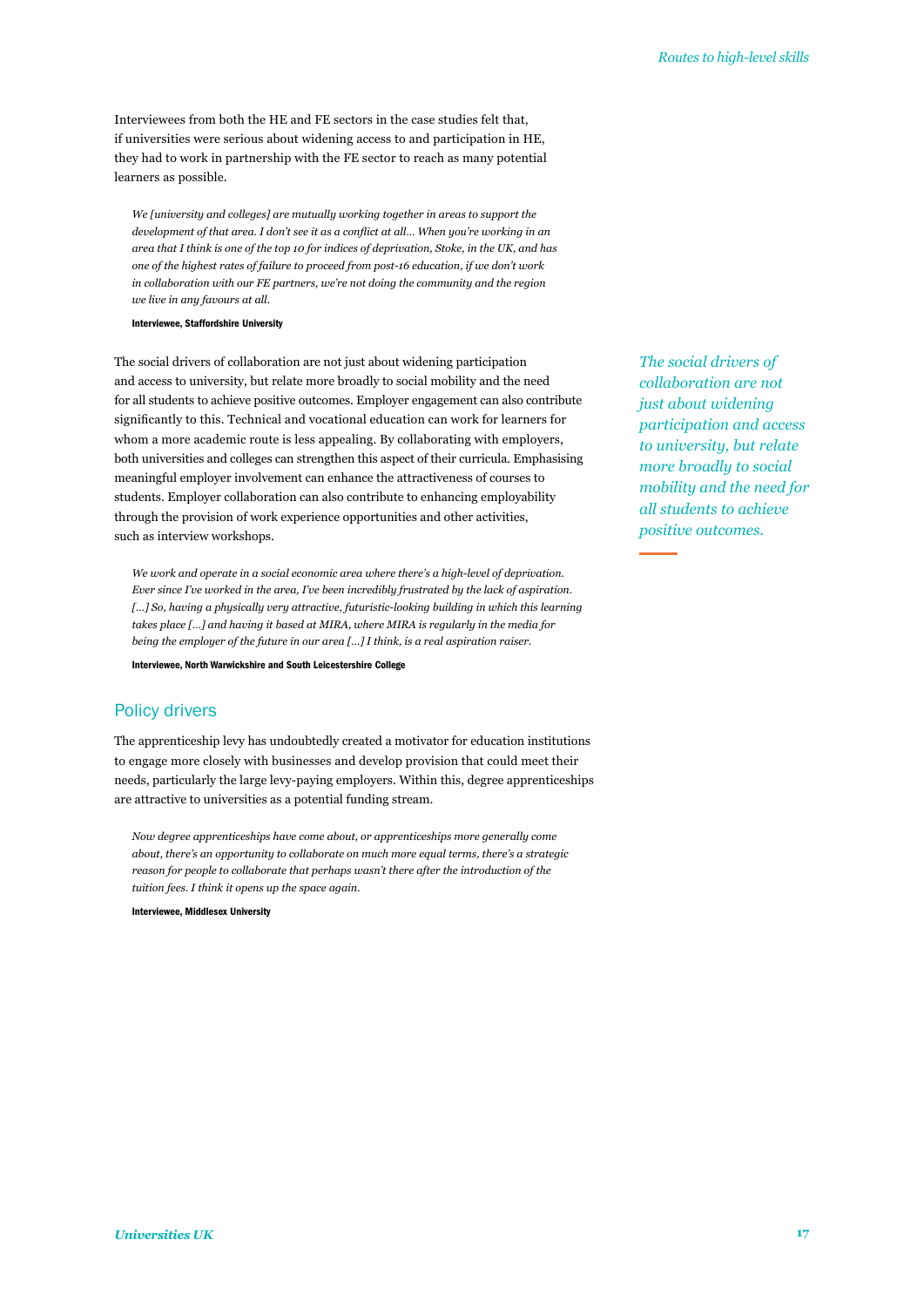This does not just affect universities. Interviewees from HE and FE believed that the best way to engage with employers in the apprenticeship space was to develop a way to be able to meet their varying needs across different qualification levels. This cannot be done by either universities or colleges working alone and therefore requires partnerships.18 Middlesex University has recognised this and has formed a strategic partnership with Capital City College Group (CCCG) to work together to map where their current apprenticeship offers are aligned and where new provision could create progression pathways from Level 3 to 6+. Having one point of contact for employers across the partnership – in this case the Middlesex University Centre for Apprenticeships and Skills – will make it easier to approach employers, and for employers to approach them.

Current and potential future policy developments are particularly pertinent in Lincolnshire where a dominant agricultural industry is likely to be severely impacted on following the UK's exit from the European Union. While the impact of this on the local workforce is difficult to predict, technological changes in the agricultural industry are inevitable. Both education institutions and employers in the region are aware that the county needs to prepare for these changes, and that by working collaboratively they can ensure that their young people, and those who are already in the workplace, develop the skills needed to work in the industry as it evolves.

# ADDITIONAL BENEFITS OF COLLABORATION

In addition to the three key drivers outlined above, HE-FE-employer collaborations can have a number of additional benefits for the partners involved, which provide further motivation to work together. These include opportunities to access funding and resources, share learning and develop staff, strengthen existing partnerships, and expand networks.

# Supporting financial sustainability

Most parts of the education sector have been subject to funding changes over recent years. HEIs have experienced a significant shift from central funding to fee income. Respondents frequently alluded to the fact that the FE sector has suffered from reductions in funding. While access to additional funding was not a major driver for collaboration, partnership working has resulted in financial benefits, particularly for educational providers. In addition to extra income generated from student fees, for some providers the partnership has helped to facilitate access to new funding streams and/or leveraged additional resources.

<sup>18</sup> See also Moss, C. (2016). *Sheffield Hallam University: An Institution Wide Approach to Higher and Degree Apprenticeship based on Regional Skills Needs and Employer Demand*. London: UVAC.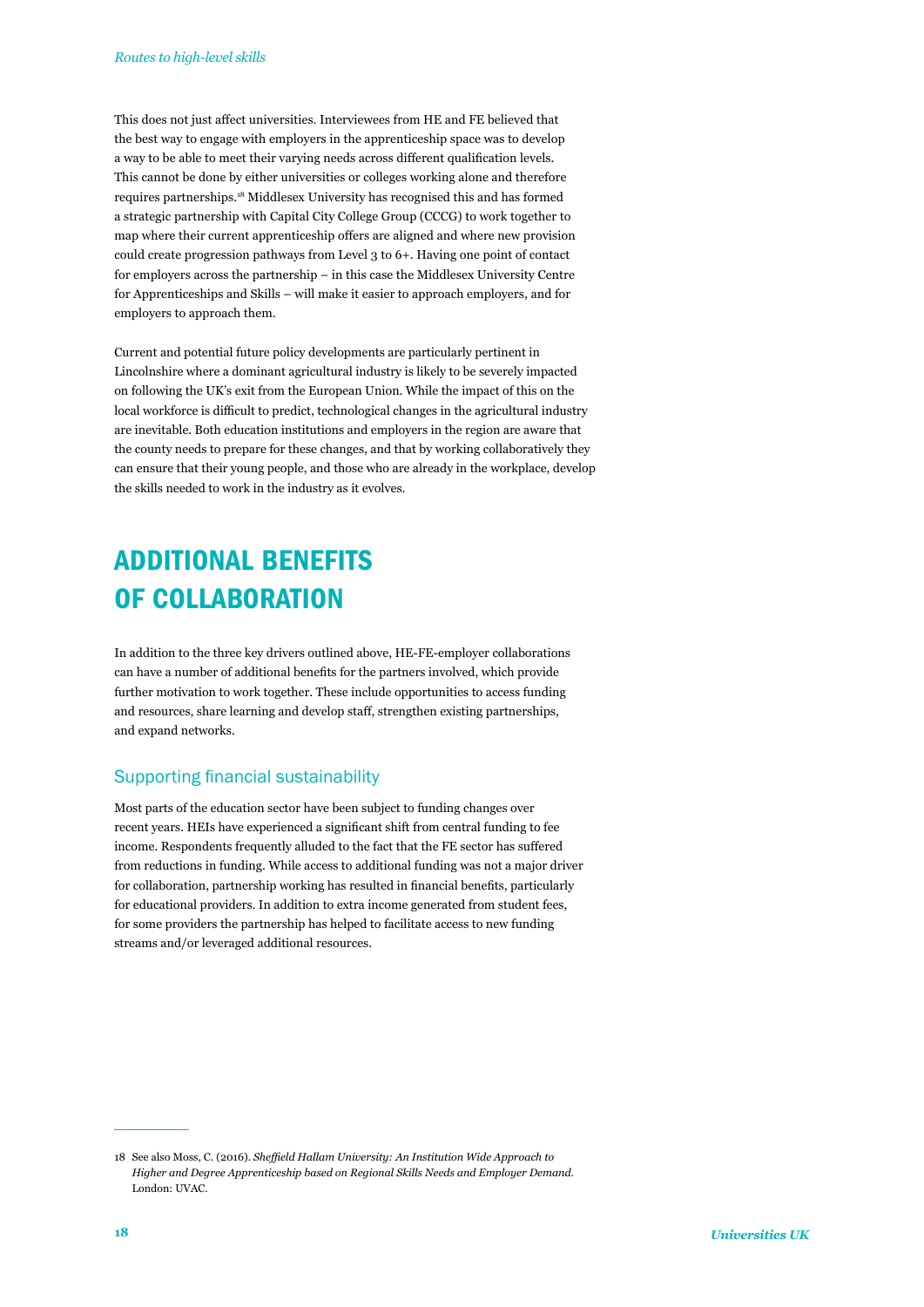## **Additional student numbers**

Universities can benefit from new learners progressing through partnerships with local colleges. If students choose to continue in FE, colleges benefit by retaining vocational learners on their HE provision, which is validated or co-designed with university partners.

Working in partnership to create new provision does, however, require a significant time investment as it needs to be developed in association with industry experts. New courses are not simply 'cash cows' but need to be well thought through, planned and resourced to meet the needs of students and employers.

*You can't just put a flyer out and say we're doing a degree next year. […] I think there's a lot more passions got to drive it than just seeing it as a cash cow to introduce another course.* 

Interviewee, Liverpool Media Academy

### **Innovative responses to new funding opportunities**

There are various examples of collaborations across the sector that have leveraged funding to address specific skills gaps or to enhance provision. The MTI, the LIT and the Birmingham Higher Level Skills in Engineering programme have applied for funding from the LEP Growth Deal Fund, DfE and Higher Education Funding Council for England<sup>19</sup> respectively to enhance the provision offered to learners.

*This was a funding opportunity, and we've used the funding to build a learning environment that's fit for the future because, like most colleges, our legacy buildings are now dated, frankly.* 

Interviewee, North Warwickshire and South Leicestershire College

The Institute of Coding,<sup>20</sup> led by the University of Bath, brings together universities, business, industry groups and providers to develop and deliver sector-focused education for the digital industries. The government is also seeking to further incentivise collaboration between HE, FE and industry to deliver the higher level technical skills through the Institute of Technology model.<sup>21</sup> A total of £170 million capital funding is available to successful bidders to establish new IoTs, which must be employer-led and involve both FE and HE institutions. Bids led by a number of the case study providers have been shortlisted, including North Warwickshire and South Leicester College and the University of Lincoln. Access to this funding is only possible because of the collaboration.

Interestingly, any potential financial benefit was considered an additional benefit rather than a driver to work more closely with partners. Several of the institutions in this report have applied to more than one funding stream designed to incentivise collaboration, all of which have different eligibility requirements. There is no single model that partners can adopt to access such funding. Even with financial incentives, individual partners have had to work to ensure that collaborations have the required resources and are sustainable in the longer term.

<sup>19</sup> The Higher Education Funding Council for England, along with the Office for Fair Access, was replaced by a new regulatory body, the OfS, in April 2018.

<sup>20</sup> The Institute of Coding has a £20 million government investment matched by £20 million from industry. [www.gov.uk/government/news/prime-minister-announces-20-million-institute](https://www.gov.uk/government/news/prime-minister-announces-20-million-institute-of-coding)[of-coding](https://www.gov.uk/government/news/prime-minister-announces-20-million-institute-of-coding)

<sup>21</sup> [www.gov.uk/government/publications/institutes-of-technology-competition](https://www.gov.uk/government/publications/institutes-of-technology-competition)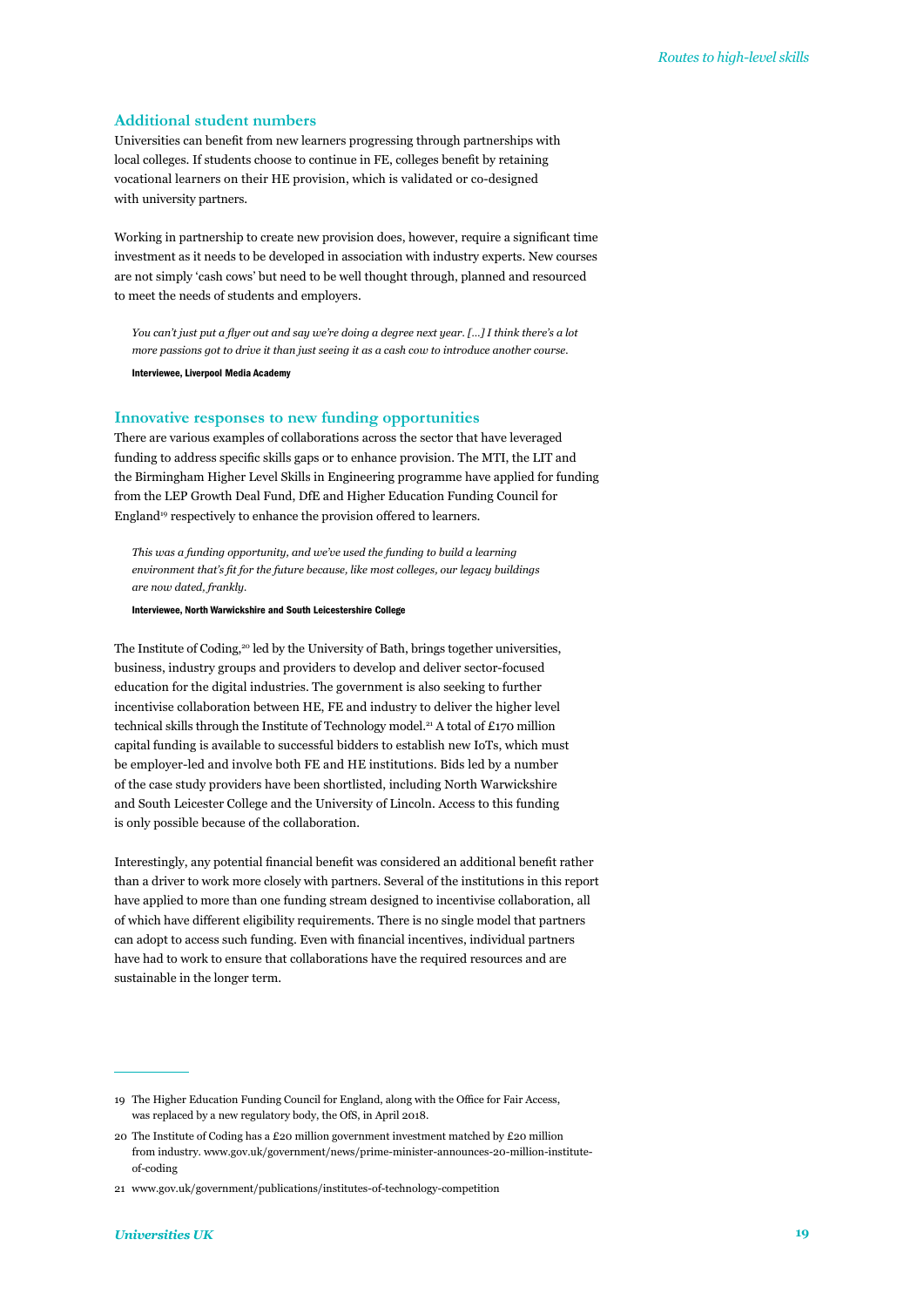# Shared learning and staff development

Working in collaboration provides those working in different parts of the education sector, as well as in industry, with a better understanding of what each other does and where their strengths lie.

*It's given a far greater understanding of what FE does for the universities, and what higher education does for us. I think it's breaking down a lot of preconceived ideas of what each of us did and didn't do.* 

#### Interviewee, City of Glasgow College

Staff within the partnership have the opportunity to learn from each other, developing their knowledge and skills as well as new of ways of working through, for example, being involved in industry-led teaching.

For me, it's aspirational for staff. Some of our engineering staff will be able to have an *industrial experience, simply by working on the MIRA site. That will upskill them, and help them develop their own teaching strategies and knowledge base of future technologies.* 

Interviewee, North Warwickshire and South Leicestershire College

# Strengthening partnerships

All the collaborations featured in this report evolved from existing relationships between educational institutions and industry. Finding new ways to collaborate, including the development of pathways to higher level skills, further strengthens these partnerships. This can, in turn, bring about further opportunities to work together on other projects.

*Anything that further strengthens our already deep engagement with employers is valuable. Bringing in employer organisations that include SMEs and micro businesses is really important for the Lincolnshire economy. Among the many benefits for the university are placement opportunities for our students and opportunities for collaborative research.* 

#### Interviewee, University of Lincoln

New opportunities can also arise as a result of strengthened educational collaborations. This is particularly relevant to pathway development, where colleges and universities are increasingly working together to meet intermediate and higher level skills needs. A successful collaboration forged in one subject area may be replicated in other areas, as is the hope for the Birmingham partnership.

*[The collaboration] allows us to work with a wider range of partners and further develop the relationship with the University of Birmingham, and also, we would hope that some of the areas that we would look to develop in the future would allow us to develop our own curriculum.* 

Interviewee, University College Birmingham

## Developing new partnerships

HE-FE-employer collaborations can also open the door to new partnerships. It is common for HEIs and institutions in the wider tertiary education sector to be working with different employers in different sectors. This is because HE and FE providers tend to engage with employers for different reasons. Universities have traditionally built links with employers around research and development; colleges are more likely to work with local employers to deliver vocational training such as apprenticeships. By coming together, university and college partners can broker introductions to employers in their respective networks to expand their reach and develop new partnerships and opportunities for collaborative working.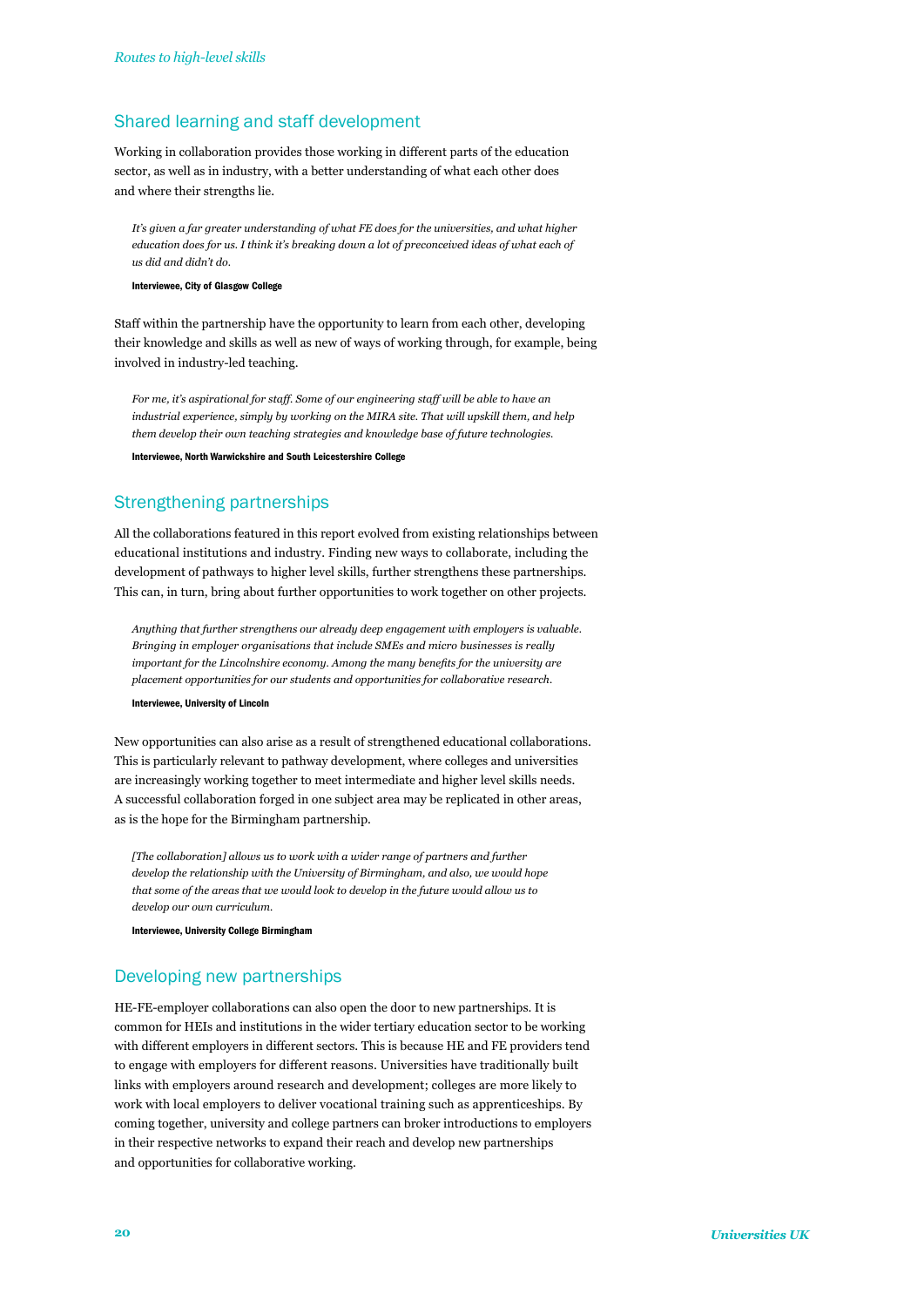Two universities highlighted examples of where partner colleges had introduced them to an employer that had facilitated the development of a new collaboration. For example:

*Burton [College] also has really good links with [employer], the design students have done some advertising set-up stuff, ideas generation for them. We've talked to their management team about coming and doing guest lectures for business because they run a huge business.* 

### Interviewee, Staffordshire University

A number of partners further suggested that these new relationships could have a greater reach by engaging with groups of educational institutions or employers. In the further education sector, colleges have increasingly come together to establish college groups that encompass a large number of students, partners and provision. Collaborating directly with these groups can be of benefit to all partners: universities have access to a larger number of colleges (and therefore students), colleges can utilise the resource of the group as a whole when engaging with employers and universities, and employers can have a single point of contact for their needs at various levels.

## THE OPEN UNIVERSITY AND COLLAB GROUP

Collab Group and The Open University (OU) have recently announced a partnership which hopes to provide UK industry with a seamless progression route to degree level qualifications, smoothing the transition between further and higher education.

Collab Group is a national membership organisation of 37 colleges in England, Scotland, Wales and Northern Ireland. They have links with large levy-paying employers and aim to work collaboratively to address industry skills needs. The OU offers flexible, distance-learning provision and feel that this is a major benefit to large, national employers who are looking for a consistent learning experience across the country. The reach of the OU and Collab partnership is therefore extensive.

For the OU, partnering with Collab streamlines the engagement process with colleges and employers, requiring significantly less resource than making individual connections would. Degree apprenticeships are high on the college and employer agenda, so are the focus of much of their current collaborative work. The OU recognises that it can be challenging for employers to work out how they can get the best out of the apprenticeship levy, and hope that through working with Collab they can offer a clear, flexible and broad offer to employers.

*Providers working together benefits employers – they aren't having to source everything themselves and can rely on a trusted provider to make considered recommendations […] It means [employers] get the most out of their levies and minimise their own need to increase resource working on provider management.* 

Interviewee, The Open University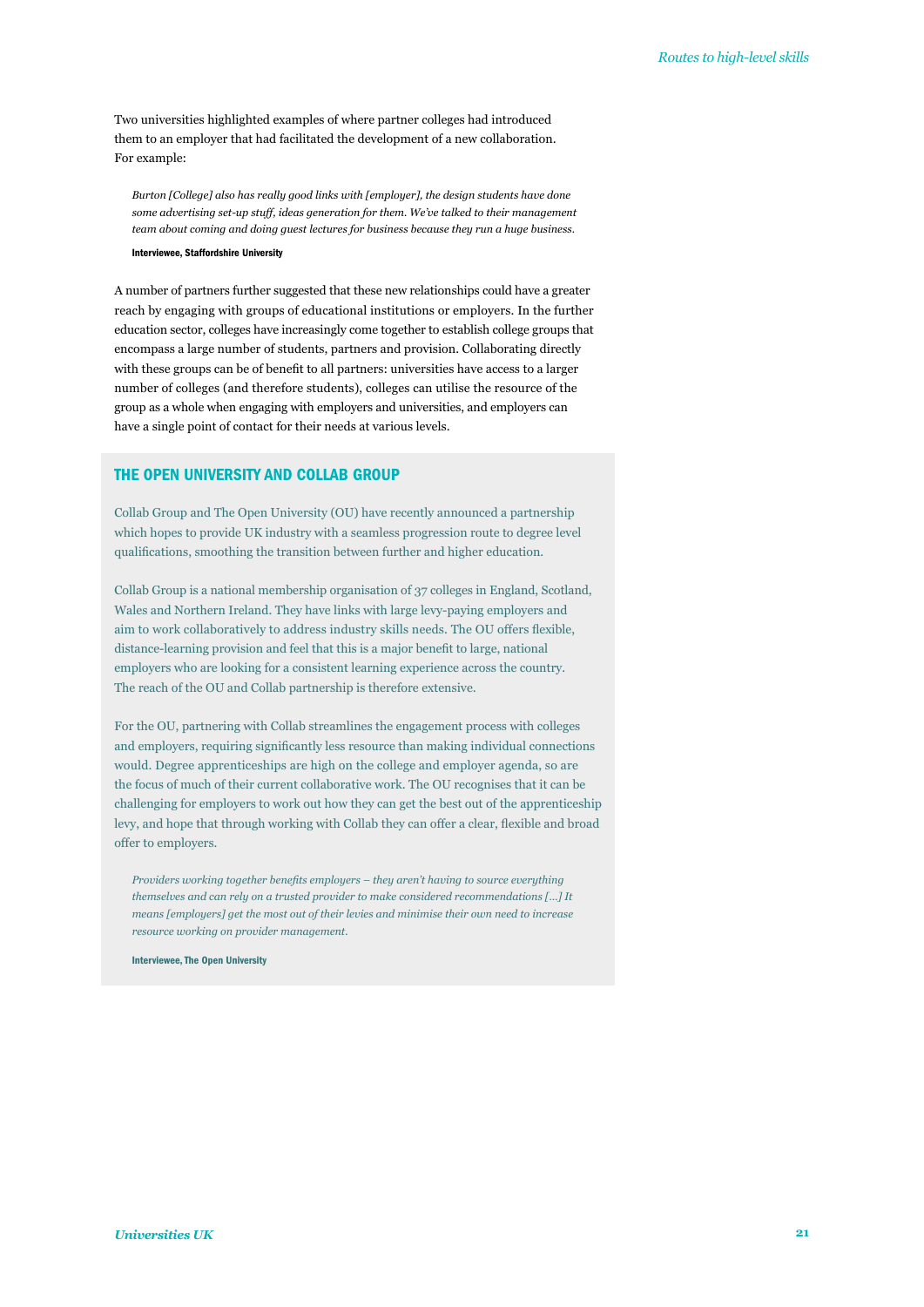All of the case studies demonstrate that collaboration between HE, FE and employers is an effective mechanism for first identifying and then addressing local skills needs. The examples in this report demonstrate ways in which it is possible to deeply embed employer engagement. This is important to ensure that future skills needs are anticipated as accurately as possible and that partners maximise opportunities to future-proof the talent pipeline by ensuring that training remains industry relevant. The case studies we identified also offer insight into how collaborative working can give learners the opportunity to study more flexibly, important for upskilling the current workforce and widening participation. HE, FE and employer collaborations have grown as a response to policy changes, such as the apprenticeship levy, and have benefited from being able to access new funding sources. The collaborations have also contributed to stronger partnership working more generally, opened up new opportunities and facilitated the sharing of knowledge and understanding.

The discussion will now move on to examining *how* collaborations can be developed.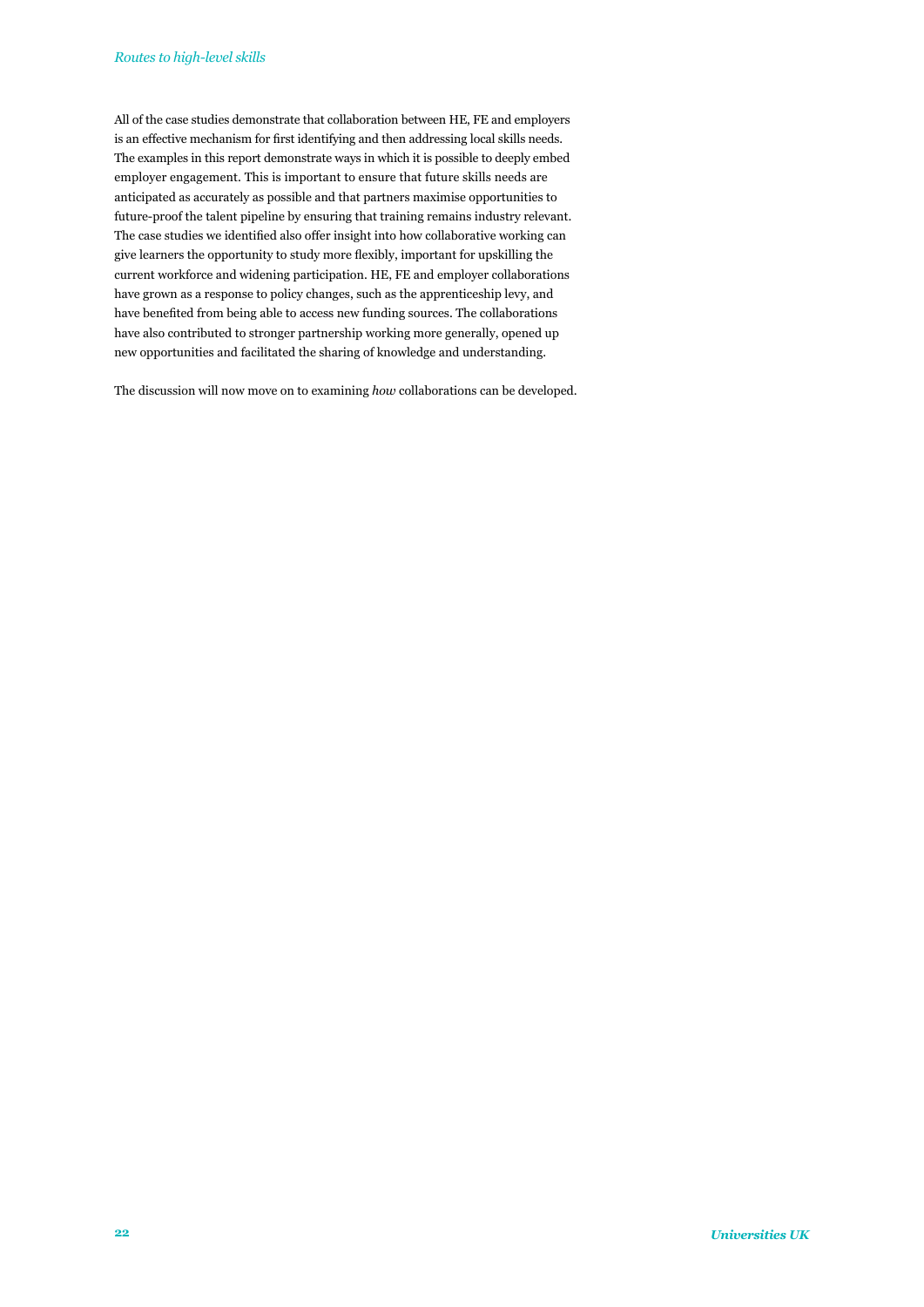# CHAPTER 4 HOW CAN COLLABORATIVE WORKING BE ENCOURAGED?

*Universities and colleges are engaged in industry partnerships in a variety of spaces such as delivering apprenticeships, ensuring course content is up to date, exposing students to the workplace and collaborating on research and development projects. HE and FE institutions also work in partnership, be that for validation, outreach or other widening participation activities.*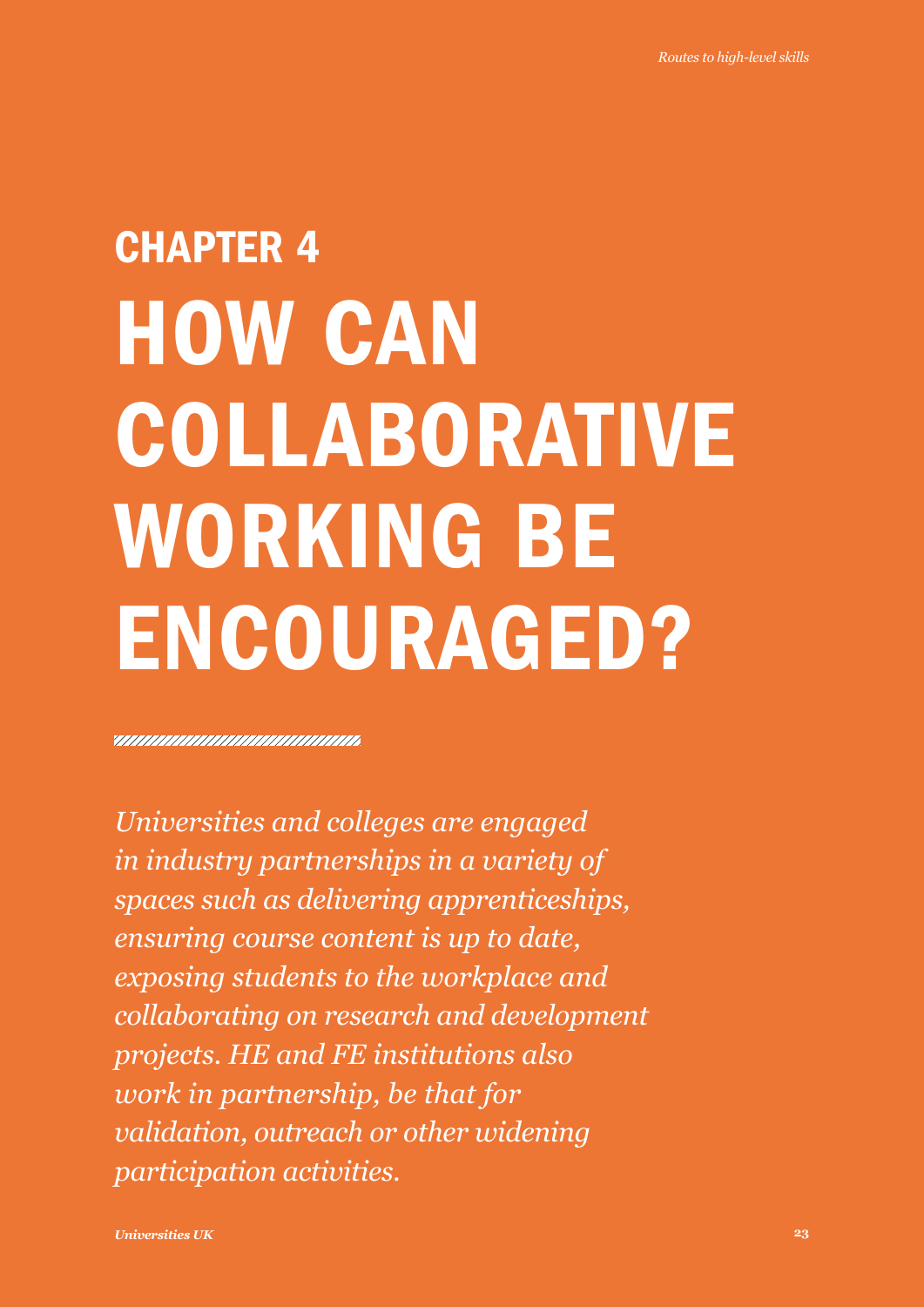What is clear from the snapshot of established and emerging HE-FE-employer collaborations presented here, is that they all grew from pre-existing partnerships. This happened in a variety of ways – from the sharing of employer contacts between universities and their FE partners, to parties coming together to see how they might help address a regional skills need. Collaborations have also developed in response to a funding opportunity or emerging market, or simply as a result of a change in leadership or role at an institution or business. This makes it difficult to recommend a particular route for developing collaborations from, say, HE-FE validation to creating progression pathways, or from an employer delivering guest lectures to formulating a higher or degree apprenticeship course.

But while there may not be a single, or even preferred, way to grow partnerships, there are things that help smooth and support the process. Collaborative working is rarely straightforward or easy. Yet the collaborations featured in this report have developed a strong commitment to building and strengthening their partnerships and have not let barriers get in the way.

# POTENTIAL BARRIERS TO COLLABORATION

Partnerships featured in this report felt that there are actually very few significant barriers to collaborations of this kind, particularly in building partnerships between education and industry. Employers want to develop the talents of their current employees as well as the future workforce, and recognise that they have a role to play in ensuring that educational provision is practical and relevant. However, it is important to be aware of factors that might influence collaborative working.

Challenges that collaborations encountered included:

- **• Time:** working more closely with partners can requires a significant time input for meetings with partners, exploring options for working more closely together and developing formal agreements and governance frameworks.
- **• Language:** HE and FE traditionally operate in different spaces and have developed their own terminology. For example, in one instance a foundation degree was understood differently by the university partner to the college.
- **• Geography:** partnerships that cover large geographical areas, for example in North Wales and Lincolnshire, can be more challenging due to the sheer distance between partners.
- **• Competing demands of multiple partners:** the more partners involved in a collaboration, the greater the need to manage differing demands and expectations.
- **• A lack of established practice around non-traditional programmes:** developing new and innovative courses, programmes or study modes involves breaking new ground – this can be risky and there is often no precedent or good practice to follow.
- **• A lack of awareness of how to successfully collaborate:** examples of successful collaborations involving multiple education partners and employers are limited.
- **• Competition between institutions:** universities and colleges may be competing for students in particular areas or subjects, and may fear the effect of collaboration on intakes.

*The collaborations featured in this report have developed a strong commitment to building and strengthening their partnerships and have not let barriers get in the way.*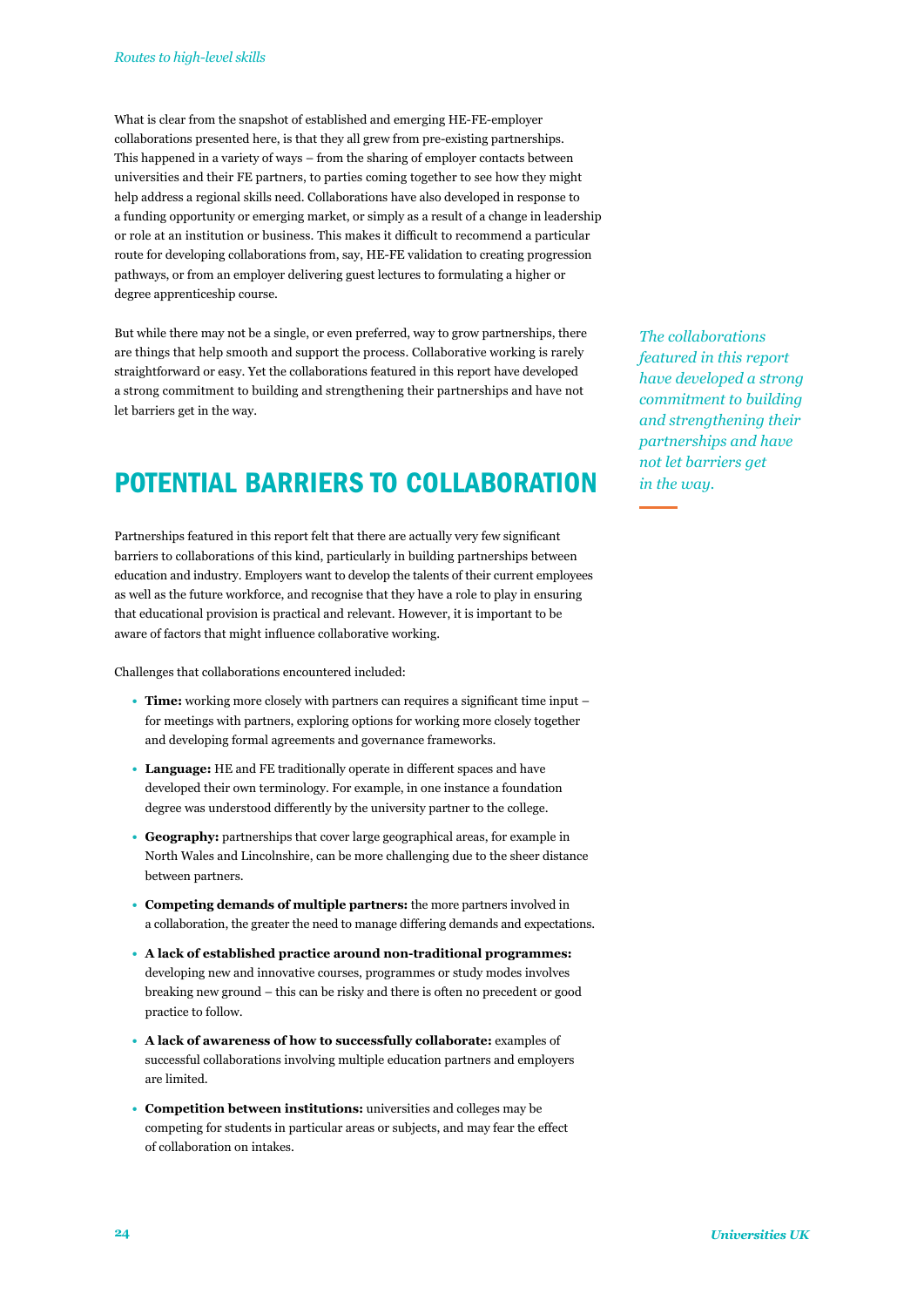The most significant barrier to collaboration between education providers appears to relate to this final point – the competitive space that has become more marked with the increasing marketization of HE. This could be universities and colleges competing for HE students, or colleges in competition with each other for local FE or HE students.

*We've had that in FE for a few years, where we used to work together much more closely, I think, and [then] we were encouraged to compete.* 

#### Interviewee, North Lindsey College

The importance of higher and degree apprenticeships has also arguably contributed to the competitive environment. Apprenticeships have traditionally been firmly situated within the FE sector. Universities moving into this space can sometimes be seen as a threat and be detrimental to the likelihood of collaboration.

*The only barrier is that I think HE and FE are in a competitive space at the moment because the whole apprenticeship agenda has become quite attractive to HE, and that was traditionally the premise of FE. I think, in some places, the competition is greater than the recognition for collaboration. I think there's a real risk for that for both sectors.* 

Interviewee, North Warwickshire and South Leicestershire College

# ENABLING SUCCESSFUL COLLABORATION

All partnerships featured in this report had found ways to negotiate the barriers encountered to work collaboratively towards a shared purpose. In this section we summarise the facilitators of successful collaboration.

# Find suitable areas for collaboration

Partners avoided concerns about working closely with competitors by focusing on areas where there was not a strong overlap, for example, a subject area where institutions are not in competition for the same students.

*In reality, there's three of us, although there might be a little bit of competition between ourselves and South & City [College], not around this area of curriculum there isn't, and neither of us would compete with the University of Birmingham, either.* 

Interviewee, University College Birmingham

Apprenticeships can be an area that encourages collaboration where the aim is to extend and enhance current offers, rather than duplicate what other partners provide.

Recruitment may be a potential source of competition as universities work to attract students who might not otherwise consider studying somewhere other than their local college. Yet the collaborations featured here had identified clear benefits for all partners of widening participation and had shared goals for this.

*If we have a proper partnership and are working collaboratively with our FE [partners], we are working on the widening participation agenda together. Those students who register on the FDAs are Staffordshire students. So, they contribute to our WP agenda. Equally, they help the college with their progression stats.* 

Interviewee, Staffordshire University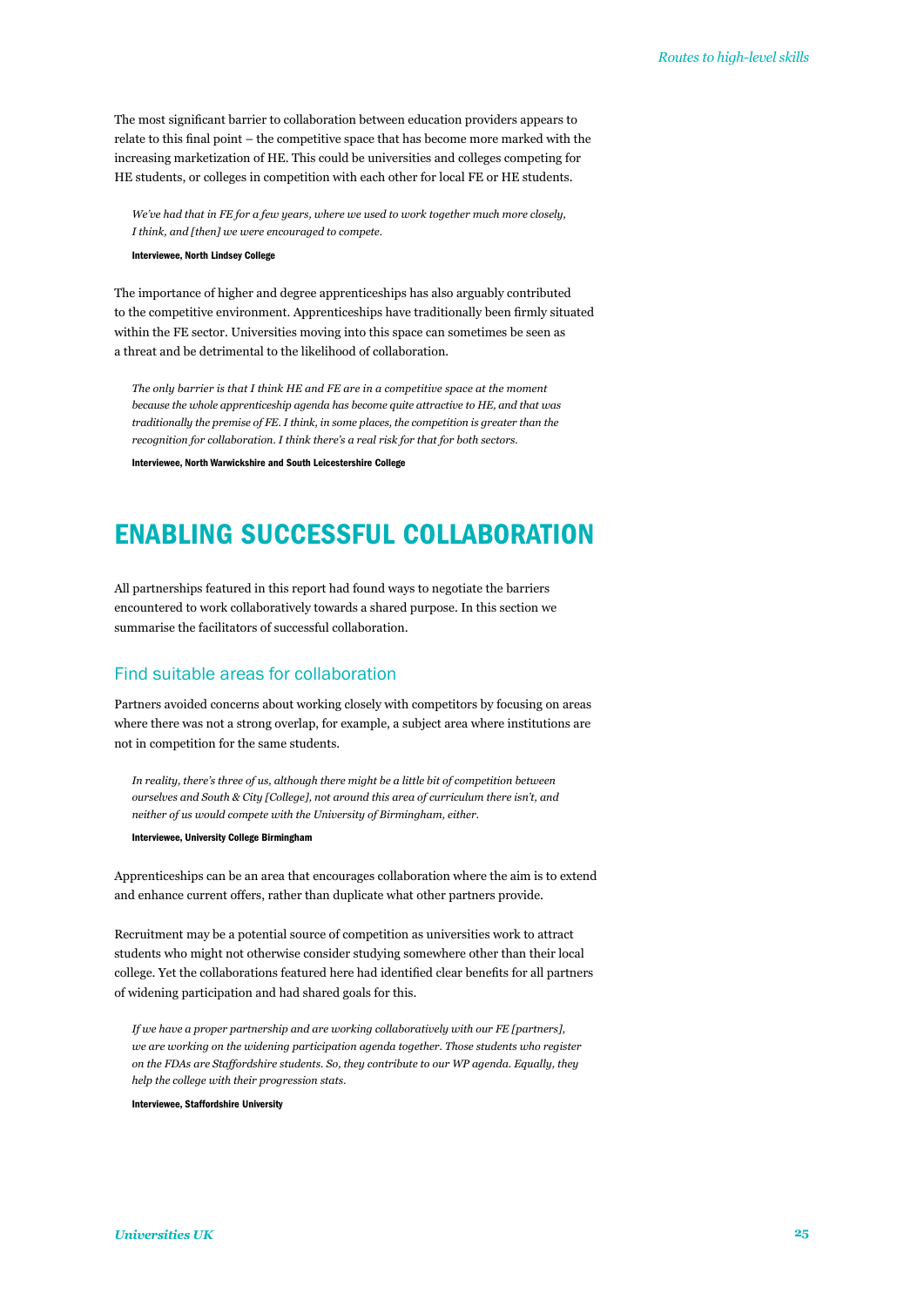HE and FE representatives agreed that to truly commit to widening participation in the local area, this must be a collaborative ambition.

*Maybe we do lose some [students] to each other but because of our broader regional aspiration, we don't worry too much about it. We're educating people collectively in that sense.* 

#### Interviewee, Bangor University

With respect to the education-industry dimension of the collaboration, it is also important to identify suitable areas for working in partnership. This involves identifying and emphasising the benefits for the employer and the educational partners. It could be around a specific skills need or another area of mutual interest, such as the example below.

# FORENSIC INNOVATION CENTRE (FIC) – A COLLABORATIVE PARTNERSHIP BETWEEN UNIVERSITY OF PORTSMOUTH AND HAMPSHIRE CONSTABULARY

The Institute of Criminal Justice Studies at University of Portsmouth has been running a Forensic Studies course for more than 10 years, but without formal links to the police scientific services. Through working more closely with Hampshire Constabulary, the benefits of collaboration for both partners became clear and the police were offered a three-floored state-of-the-art building at the university for their Digital Forensics Group. This opened formally in 2015 as the FIC.

*Austerity and a comprehensive spending review meant that the constabulary, along with others in the UK, had to consider alternative ways to reduce costs. Their motivation was, 'Right, we have reduced budgets. We need to find ways in which we can do more for less'. So, they were motivated to look for partnerships and new ways of working.*

#### Interviewee, University of Portsmouth

The FIC is an innovative and unique partnership and the first operational police forensic research facility in the UK to be based on a University campus. It combines police investigators with an advanced learning facility for researchers, students and serving police staff. Local schools and colleges attend the FIC for open days as part of the University's outreach programme. This is reported to have a significant impact on recruitment to the Forensic Studies programme. The University recruits both A Level and BTEC students to their BSc courses.

*There was a definite need for us to improve the student experience, so that they could actually see what happens in the real world, in the policing arena. That was certainly a motivation, along with keeping our curriculum up to date, in the policing and investigation arena. Things are moving so quickly, almost on a weekly basis now, particularly in regards to the technology and the science.* 

#### Interviewee, University of Portsmouth

Hampshire Constabulary use the centre for some of their own research work and, in return, offer placement and intern opportunities to students. Through mutually beneficial projects in the FIC, students are gaining important, unparalleled experience of working on the frontline of police forensics, while police staff gain access to teaching support and University resources which can help with their own professional development.

Additionally, Hampshire Constabulary has instant access to a pool of potential future employees who have been fully vetted, trained to its own specifications and, in some cases, taught or mentored by police staff. The University is now starting to see some of their students achieving full-time employment with the police as a direct result of their immersive work experience during their studies.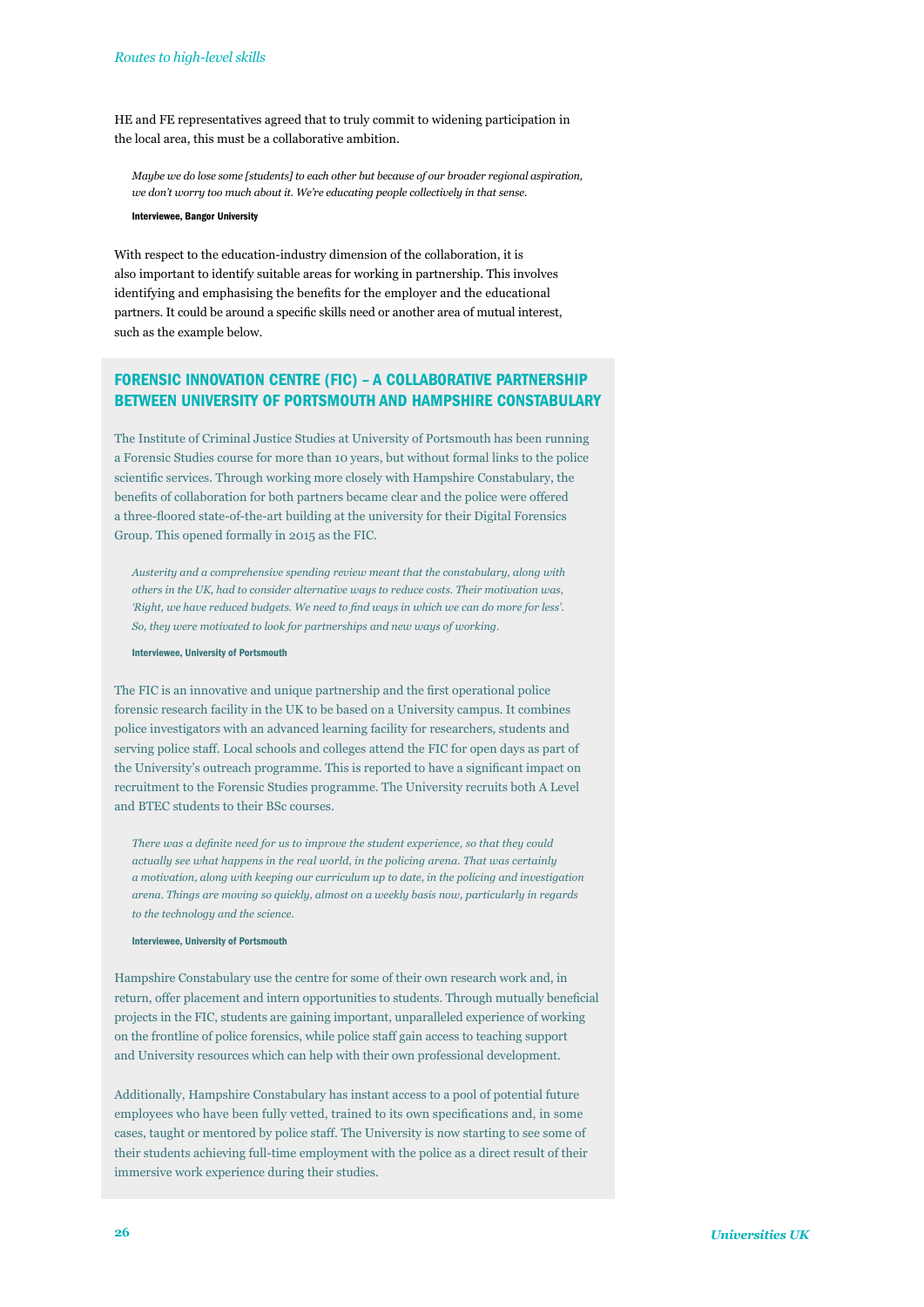## Work towards a shared goal or vision

Collaborations that focused on developing a new product or model of working (MTI, Birmingham Higher Level Skills in Engineering Programme, Strathclyde Engineering Academy) all felt that this had been facilitated through having a clear and shared vision of what they were trying to achieve, agreeing on this in the very early stages and not losing sight of that.

*I suppose the challenge has been how you hold steady a group of partners and you find a way of working. That's all been focused around shared ambition, shared purpose and shared values, to be honest.* 

#### Interviewee, North Warwickshire and South Leicestershire College

Often, what is needed to address skills gaps and provide progression pathways cannot be delivered by individual institutions working alone. Recognising the added-value of collaboration is important. The University Campus St Albans (UCSA) is a collaboration designed around the need for employer-focused, flexible, degree-level provision. There was a recognition by both the college and university partner that neither could effectively respond to this need individually, so they work collaboratively.

The majority of the collaborations featured here had a shared goal of enabling as many students as possible, regardless of their background, to access higher level skills. This encouraged partners to find ways to work together, even where there might be overlaps in their provision. For the Birmingham partners, this goal was particularly salient given the involvement of a Russell Group university.

*I hope this is the case and in four years' time I hope we're celebrating it, that we will have students that will have come to us with no GCSEs, no exam results, who in six years, will have made it to getting a first, I hope, at a red brick university in engineering.*

### Interviewee, South & City College Birmingham

Shared goals should also involve addressing an identified skills need. To successfully engage employers in a partnership, it must be relevant to them. Partnerships need to be clear about the current or future skills needs they are seeking to address. Government policy has repeatedly highlighted the engineering, manufacturing and digital future skills gaps (among others) across the UK and so it is unsurprising that this is an area where the majority of the case studies have focused. The Birmingham Higher Level Skills in Engineering Programme is an example of this. All three partners already had links with each other, mostly through the awarding of degrees. They saw engineering as an opportunity where relationships could be developed into a collaboration to address a significant skills gap in the Midlands.

## Recognise and respect the strengths of each partner

A vital ingredient for successful partnerships is the ability to identify where each partner's strengths lie and build the provision or offer around this. It is not always possible to avoid working in a space where there is no overlap or competing provision due to the breadth and amount of HE now being offered in FECs and other tertiary providers. Recognising and respecting where another partner has a greater strength or expertise may not be easy but can be essential for successful collaboration.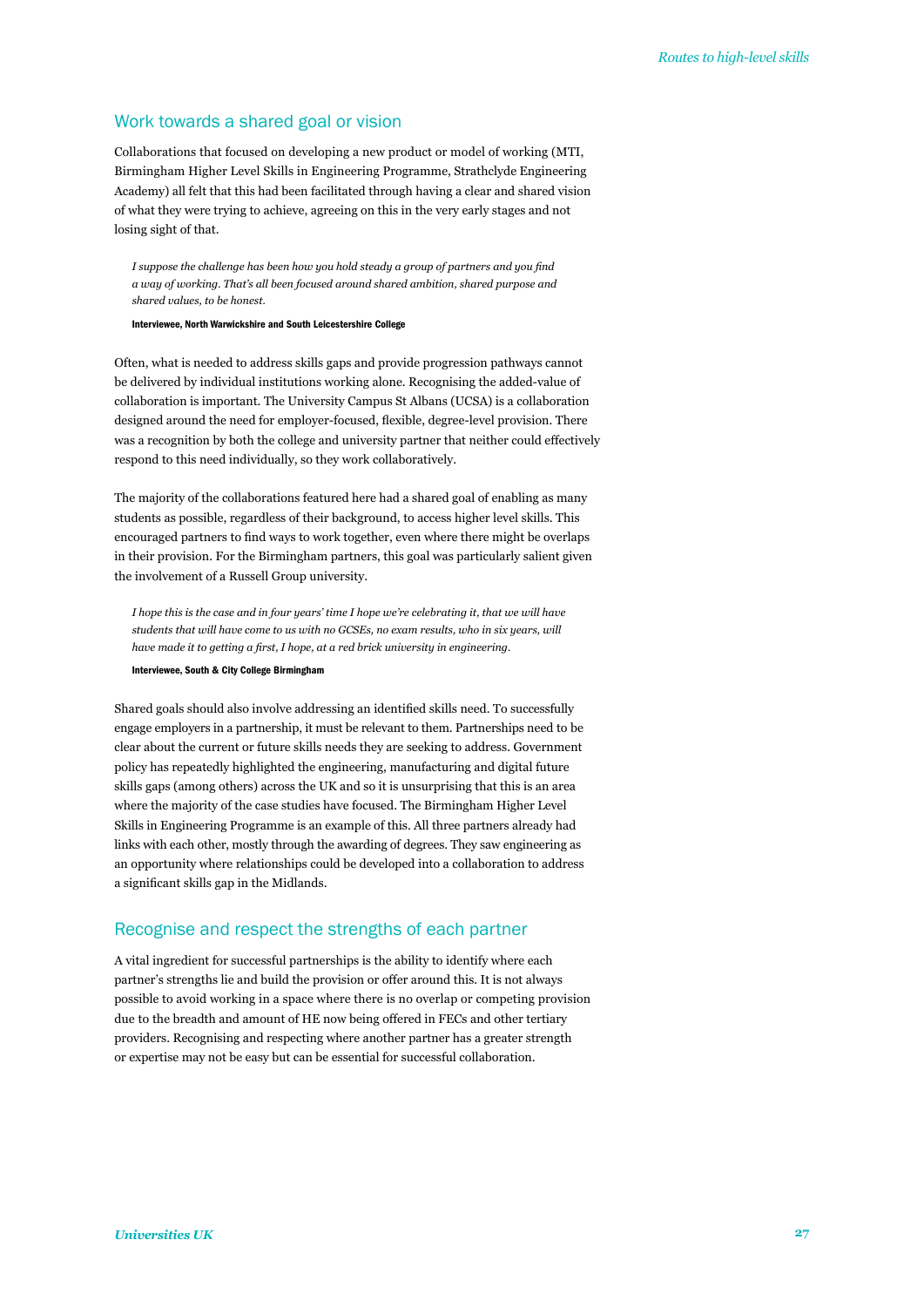Partners might have particular subject expertise, be experienced in certain delivery models or be better at catering for a particular type of student. Even where institutions have similar subject offerings, the nature of provision can be very different. Identifying what is distinctive about each partner's contribution and how they can be complementary can be key to developing an effective partnership.

*Initially, when we first started working with [Liverpool Media Academy], we did have precisely that, 'If they're offering BAs in acting, we've got acting here at Staffs, why aren't we just saying to them for their HE provision, send it all here.' When you actually go to LMA and you talk to the students and you talk to the staff there […] the type of work that they do, the type of progression they have for their students is a really strong regional offering, and it's a very specific curriculum, a very specific way of working which is really beneficial for their students. It is complementary with what we do, absolutely.* 

Interviewee, Staffordshire University

# Identify potential progression pathways

Mapping provision across a region can be an effective way to begin to identify the particular strengths and contributions of partners and where clear progression pathways can be established. This not only helps to strengthen collaborative working but encourages progression to higher level skills. For example, mapping apprenticeship offers in a particular subject between Middlesex University and CCCG has enabled partners to identify opportunities to progress students from Level 3 at college through to higher and degree apprenticeships at the university. Such progression pathways benefit both institutions – the college has progressed their learners on to higher level skills and the university has brought new students into their course. Being clear about these benefits can help to encourage collaboration. Middlesex University has created a website called Make Your Mark,<sup>22</sup> which maps the different pathways to higher level skills and employment in different sectors. It is important that vocational and academic pathways are not treated as separate entities and there is significant potential for crossover.

Pathways are also important for contributing to the widening participation agenda. Where this is a particular focus of collaboration, identifying pathways to higher level skills for students from non-traditional backgrounds is particularly important.

*One of the main things we wanted to try and do when we're thinking about how we develop the UCB partnership was to think about how we can strengthen pathways between, particularly FE and HE or from less traditional HE backgrounds into Russell Group.* 

Interviewee, University of Birmingham

## Be clear about the time and resources required

Collaborations take time and resource to develop and this can be a barrier. Financial incentives can mean that this time is considered less of a risk and can encourage partners to invest the time in working more closely together. Centrally funded initiatives, such as the Institute of Technology (IoT) model, have incentivised collaboration and encouraged existing partnerships to consider how they might work more closely to develop a product in response to this.

<sup>22</sup> <https://makeyourmark.mdx.ac.uk/>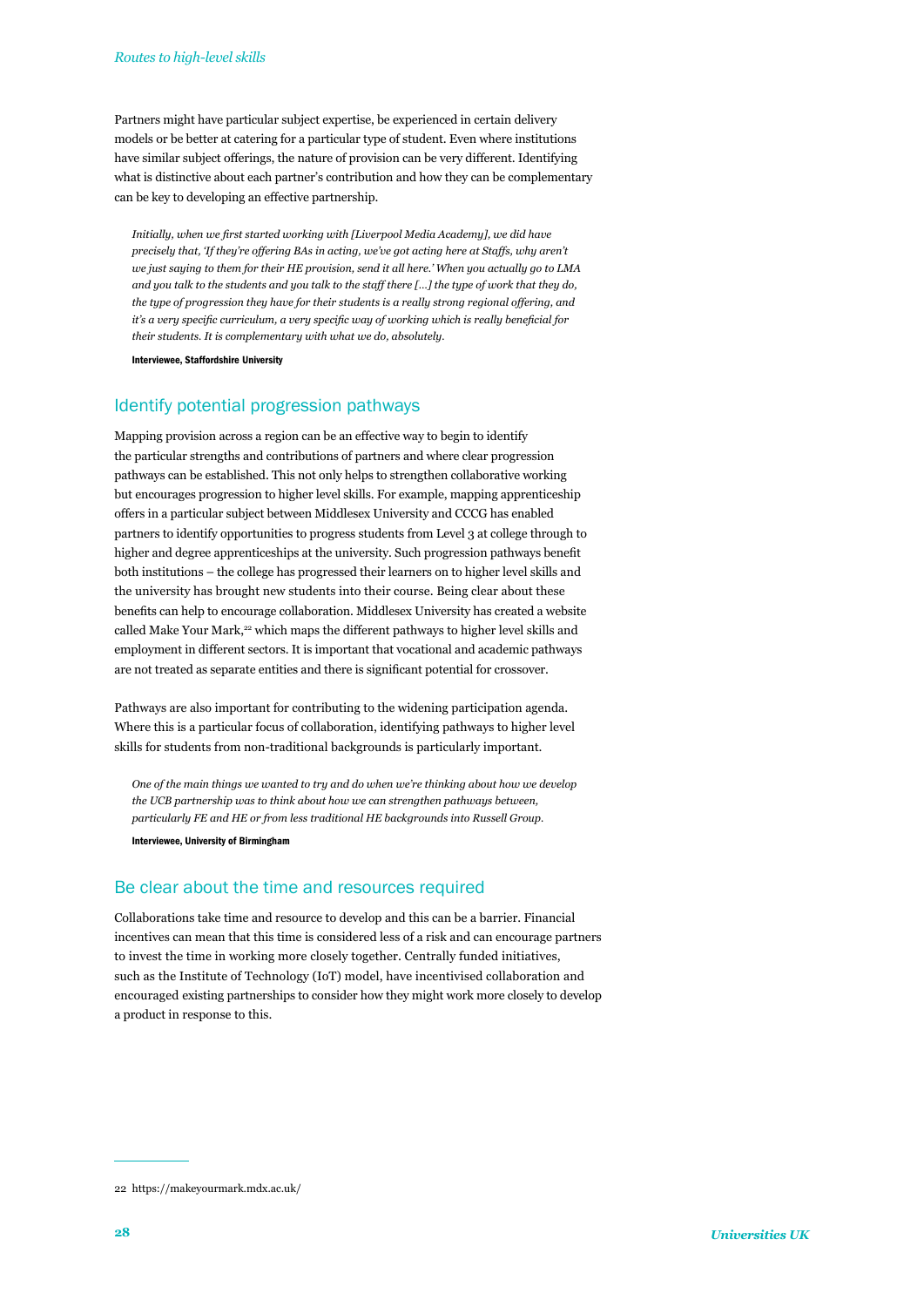## Involve the LEP

LEPs and other skills bodies can help to identify skills needs and potential sources of funding. LEPs have been involved in the development of several of the case study collaborations. The MTI was developed following research by Leicestershire LEP that highlighted a gap in automotive skills in the area.

Working with a LEP not only ensures that educational provision is relevant to local needs but can also help to strengthen links with local and regional employers and bring further opportunities for working together.

*We've got very strong links with our Local Enterprise Partnership. We have worked very closely with them and that's given us a lot of employer engagement so we've been able to set up meetings with joint leaders to discuss different apprenticeships and wider skills needs.* 

### Interviewee, University of Hertfordshire

Employer engagement can also be strengthened by working with other skills bodies and agencies, either regionally or by sector. University Campus St Albans has close links with the Building Research Establishment to deliver their construction degrees; Middlesex University is collaborating with the West London Skills Alliance, which looks at the specifics of skills needs in that particular area and can link them with employers who have a specific need.

# LEP EDUCATION-EMPLOYER COLLABORATION PILOT: WORCESTERSHIRE LEP TECHNICAL SKILLS PARTNERSHIP PROGRAMME

Local Enterprise Partnerships (LEPs) have strong relationships with local employers and an in-depth understanding of the regional skills needs in the area. Building partnerships between LEPs and educational institutions can encourage education-employer collaborations and ensure that they are focused on a specific skills need.

Worcestershire LEP's current Employment and Skills Strategy stresses that addressing the skills challenges faced locally starts in schools, with business engagement being key to this. STEM is a key theme reflecting the current shortage in technical and digital skills, and the future demand as a result of fast-moving technological change. Objectives to meet this challenge include creating an entrepreneurial culture, STEM-themed competitions, offering internships for 16- to 18-year-olds and developing pathways for young people to encourage them into work with local STEM employers.

The Worcestershire Local Enterprise Partnership is developing a pilot Internship programme under the Worcestershire Technical Skills Partnership, linking two local 16–18 providers with a range of employers. An initial cohort of 20 students – 10 studying Level 3 vocational courses, and 10 studying A Levels – start in September 2018. All students will be given an employer mentor and have the opportunity to undertake work placements and complete real life projects over their two year studies. The internship will support young people to engage with local employers, consider the opportunities careers in STEM can bring, and support them to consider higher education or apprenticeship options.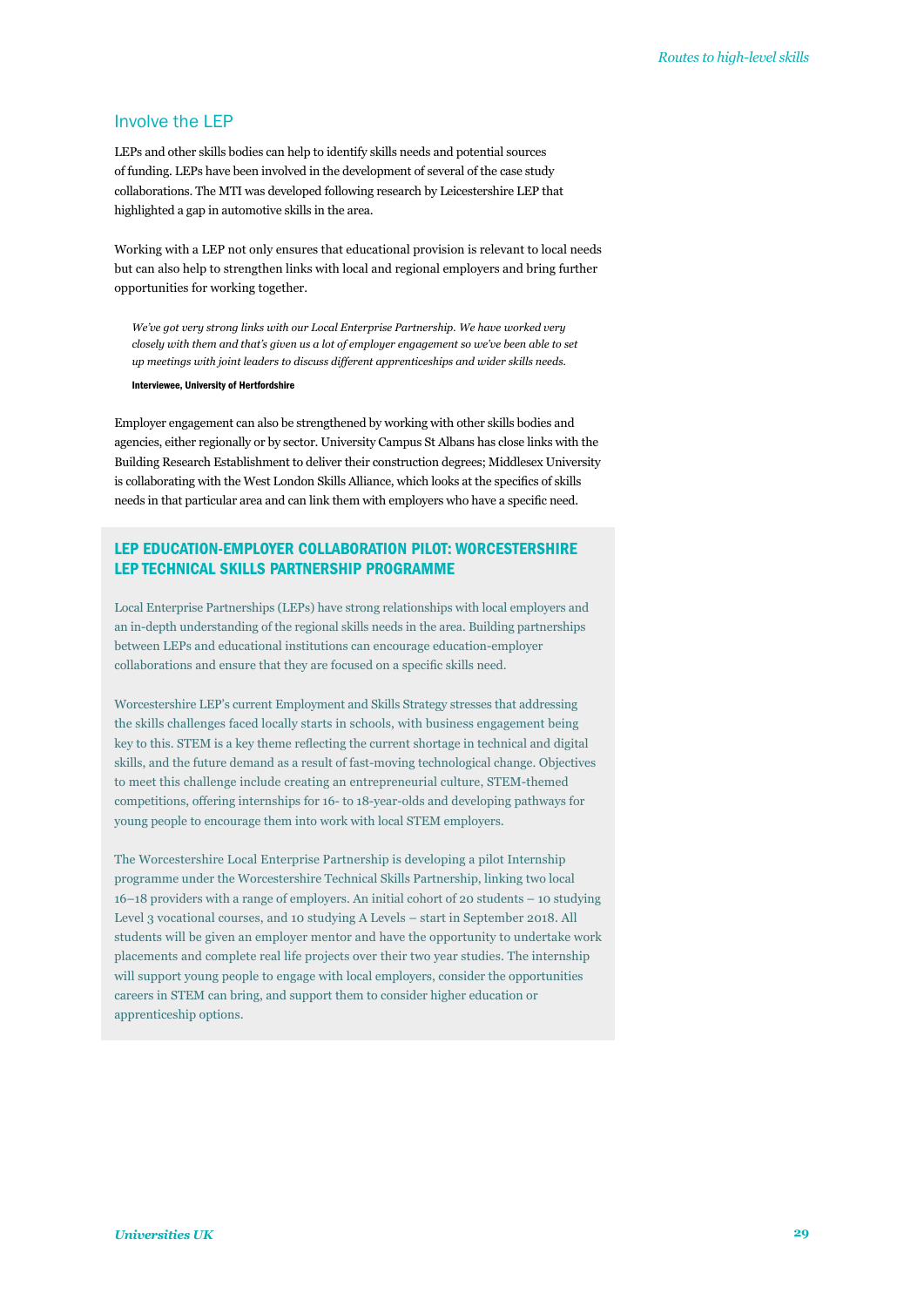# Find out the specific needs of employers

As well as identifying skills needs, successful collaborations also need to understand employers' specific needs. This includes curriculum content, level of provision, delivery mode and whether the need is for training new talent and/or upskilling the current workforce.

In the case studies presented here, employers are engaged in the course development process.

*To us as a university is, I guess, connecting with the sector, and making sure that the education provision that we are supplying is relevant and up to date. That's really important.* 

Interviewee, Coventry University

The MTI and LIT among others have designed their models around addressing the particular needs of employees, both in terms of their requirements for new talent and to upskill their workforce.

# Communicate the offer clearly

Universities and colleges need to devote time to communicating with employers to increase awareness of the opportunities available through collaborating with them.

*…do I think every company out there knows that they can have that sort of relationship? Probably not… I've basically created this huge colourful map showing all the different levels of qualifications for each function, function by function, just so I can go to people and say 'Right, you want to do a Level 2, look at all these potential routes for you to get to Level 7.' You know, when you say that to people they're like, 'Wow, that's what I want to do,' so I'm like 'Well, that's what we'll do.'* 

#### Interviewee, Bakkavor

In this case, the employer has taken responsibility for mapping the varying qualifications and progression routes available to employees. MTI has produced a 'skills escalator' which demonstrates clearly to employers the levels of qualifications and progression on offer so that they can gauge which are most appropriate for their staff (see the accompanying case study report). HE-FE collaborations can offer employers provision across the levels of study, and helping employers to understand, navigate and communicate this is valuable.

Collaborations have developed locally and organically and it is often a combination of factors that drives these partnerships forward. While it is therefore not possible to recommend a blueprint for an effective route to such collaborations, there are things that help smooth and support the process. Collaborative working is rarely straightforward and there is scope for lessons to be learned and made available to encourage those embarking on such collaborations. Perceived barriers to collaborative working could be an issue for some organisations; there are very real challenges to be overcome for partners willing to strengthen their relationships, particularly the level of resource that this can require. However, it was encouraging to find that educational institutions and businesses had worked out how best to face these challenges and had a number of suggestions for others wishing to strengthen relationships.

*Universities and colleges need to devote time to communicating with employers to increase awareness of the opportunities available through collaborating with them.*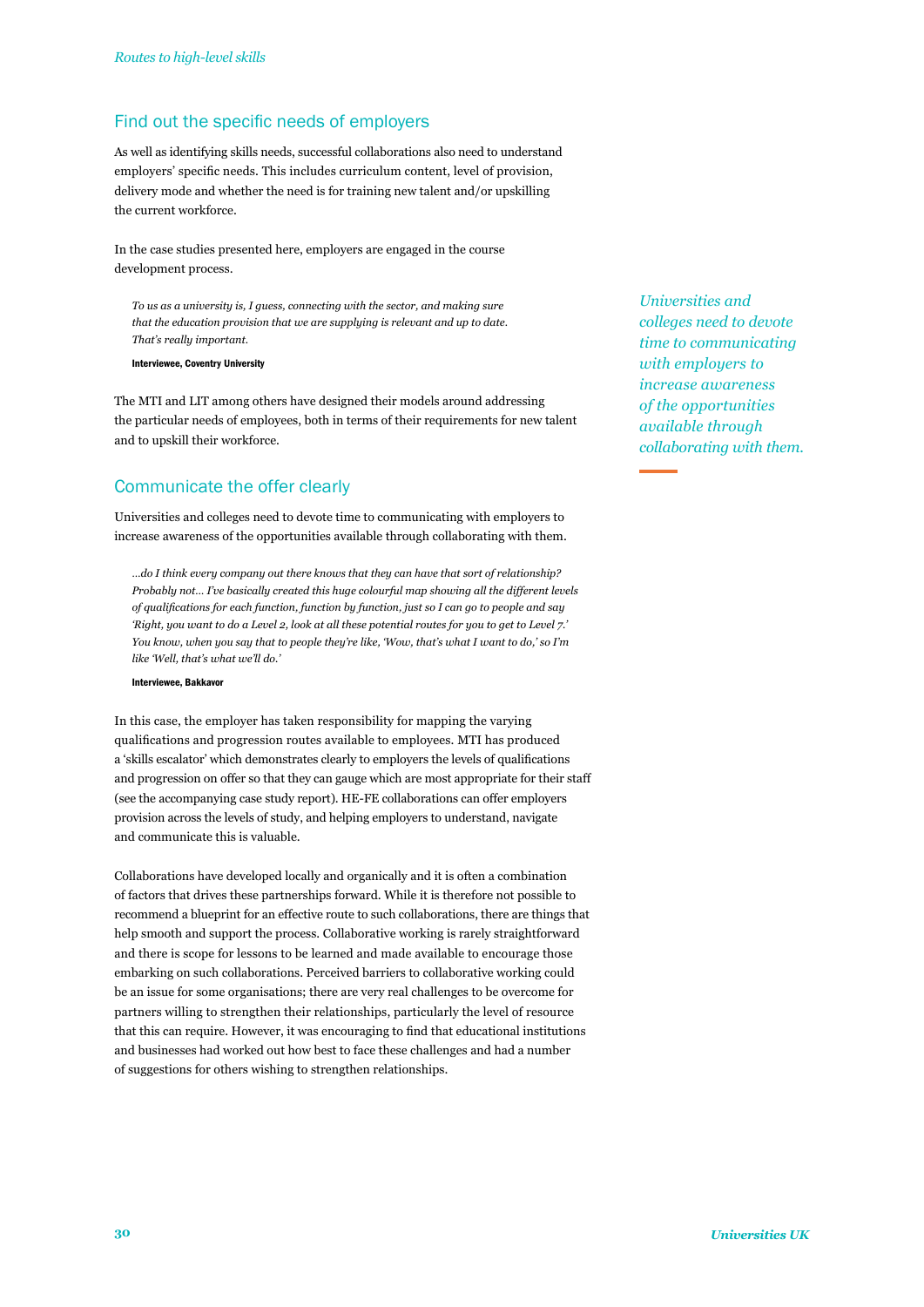# CHAPTER 5 CONCLUSIONS AND CONSIDERATIONS

*The education and skills landscape in the UK has undergone a dramatic transformation over recent years. Far-reaching reforms to funding, qualifications, performance indicators and accountability measures have fundamentally altered the way the sector operates.*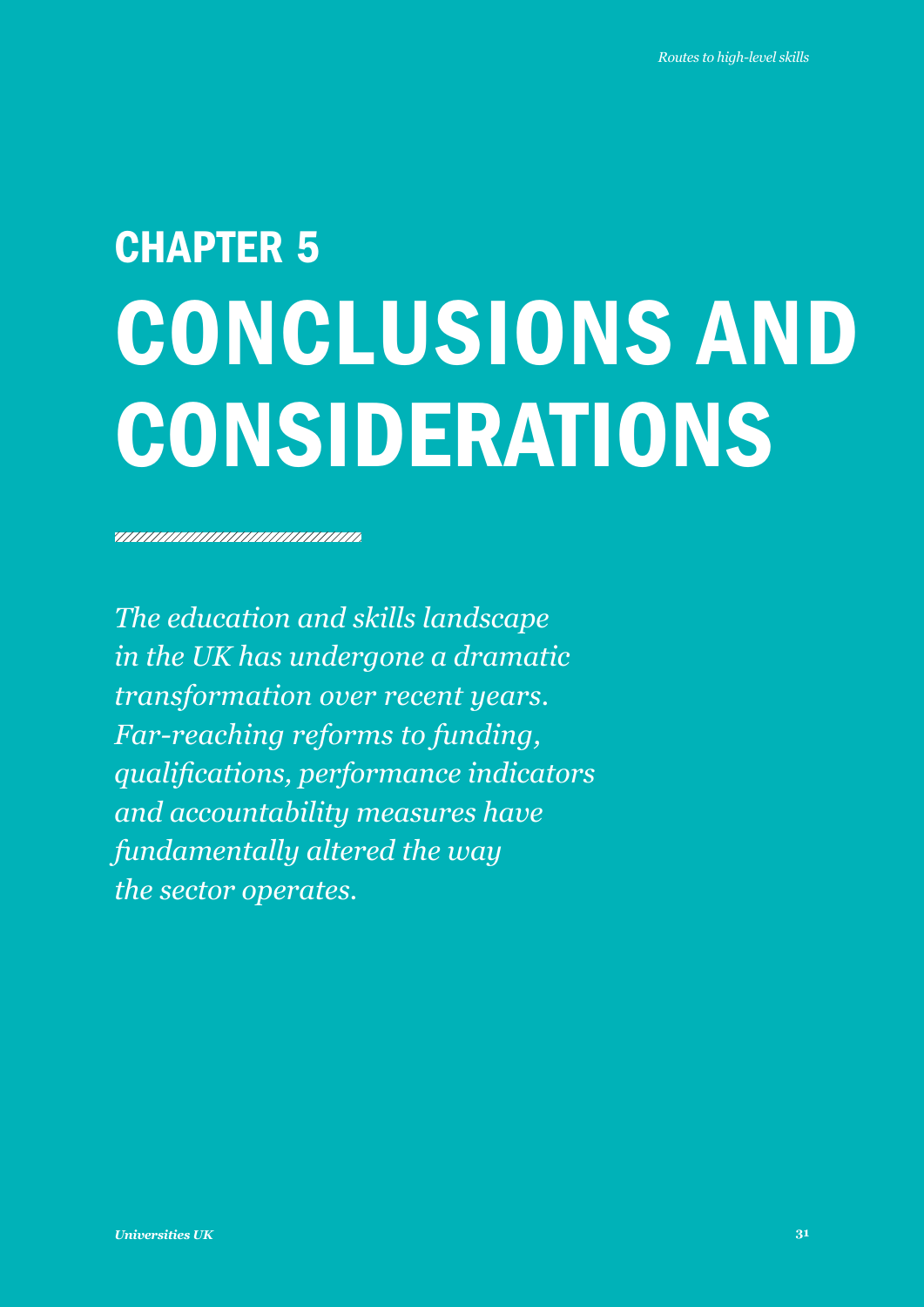Current policy is underpinned by the principles of freedom, fairness and responsiveness and characterised by ambitious targets to improve attainment, widen participation in learning at higher levels, and address skills shortages in support of social mobility and economic growth. This has resulted in an enhanced role for employers in determining the supply of skills and greater emphasis on the importance of partnership between industry and the education sector in meeting the UK's skills needs.

Partnerships between HEIs, businesses and other parts of the tertiary education system have a vital role to play in addressing the UK's skills challenges by providing integrated pathways to higher level skills. This research has highlighted that, by collaborating with employers, educational providers can develop flexible, tailored provision that addresses current skills gaps and shortages as well as prepares the talent pipeline for the jobs of the future.

There is clearly an appetite among employers and education providers to work together to solve skills gaps, with a focus on the needs of a particular industry and/or region. Partnerships are starting to emerge in response to skills needs, with support and, in some instances, funding, from Local Enterprise Partnerships in England and sector bodies. All are evolving from pre-existing relationships and are contributing to the goal of a joined-up post-18 education and training sector. However, most partnerships are still in their infancy and their impact on the skills base is yet to be determined.

There are three overarching drivers for collaborative working: political, economic and social. These provide the mechanisms for policy makers to further support the expansion of the types of collaboration seen in this report. However, in driving forward this agenda, it is also important to acknowledge the potential barriers and the inherent risks involved in breaking new ground. Appropriate support, as well as incentives, need to be in place to enable collaborations to become established and flourish. There are also opportunities to build and strengthen existing partnerships and drive collaboration based on identified need. This research has identified the ways in which the early pioneers of collaborative approaches to developing pathways to higher level skills have overcome the challenges. These insights should be shared to help inform the work of others who are at the start of their collaborative journeys.

As noted at the beginning of this report, the case studies that have informed this work are drawn from across the UK, recognising the diversity of initiatives and settings, and that higher education institutions across the whole country are developing innovative approaches and looking beyond traditional models. In terms of the issues for consideration set out below, much of this area is devolved and specific recommendations made refer largely to an English policy context.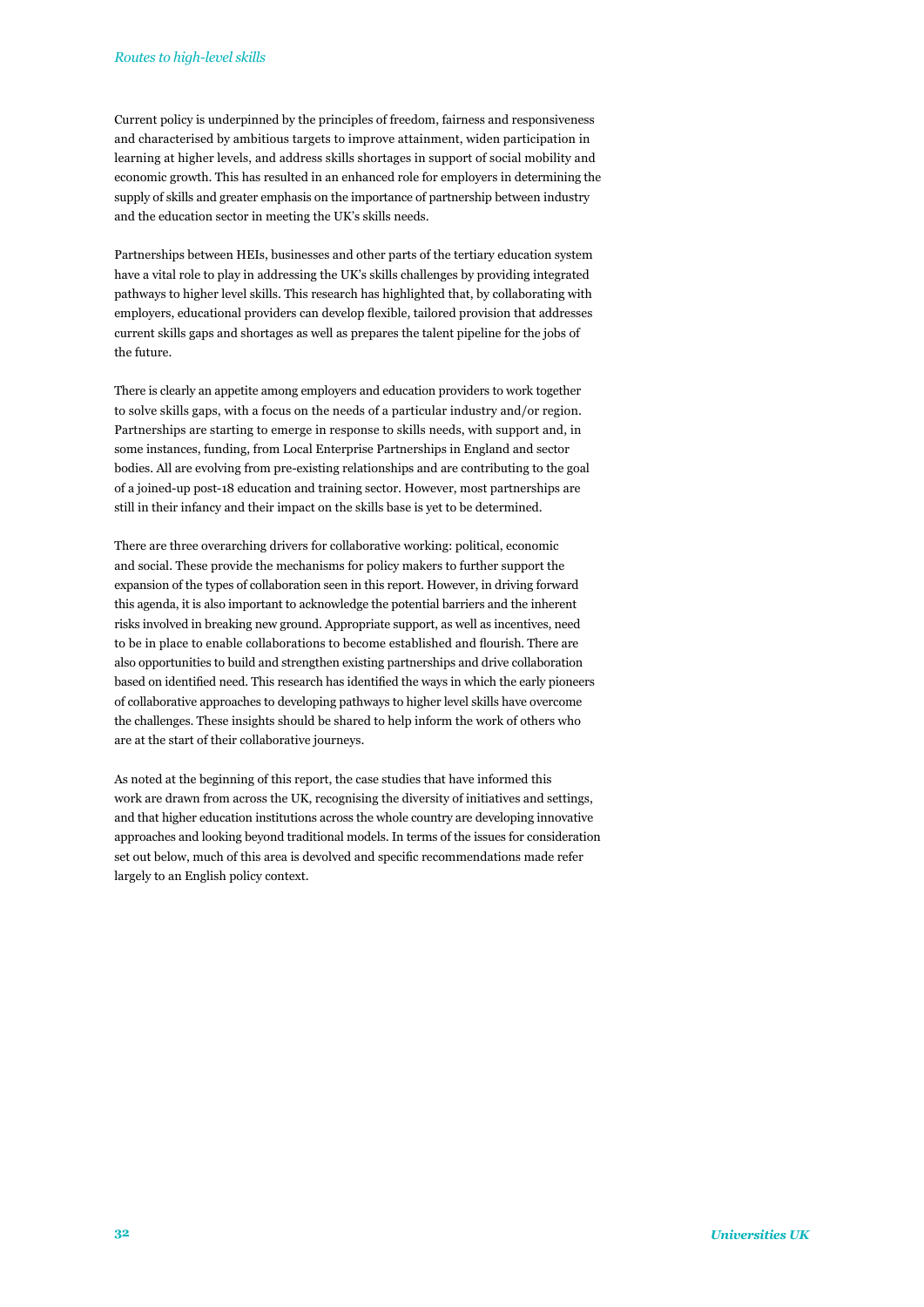# ISSUES FOR FURTHER CONSIDERATION

- **• Identifying regional skills needs:** A clearly identified skills need is one of the main springboards to collaborative working. Therefore, it is important that partnerships have access to granular data that pinpoints the issues in their locality. Gathering intelligence on skills gaps and shortages is, however, resource intensive and individual employers and providers are unlikely to have the resources in place to undertake the necessary research. The government should ensure that this issue is the principal focus of Skills Advisory Panels in England as they are developed. Panels should be enabled to work with FE-HE-employer partnerships to share intelligence and ensure that appropriate pathways are developed in response.
- **• Identifying a local focal point for collaboration:** A key strength of some of the models examined is the presence of a 'one stop shop' or single point of contact for employers with a skills need and/or learning providers with expertise in a particular skill area. Identifying who, locally, can help to broker introductions between employers and education providers could help co-ordinate and facilitate partnership development and would streamline the process and ensure that appropriate partners were connected. LEPs in England have a role to play in supporting such collaborations and ensuring that employers are signposted to focal points where they exist.
- **• Raising awareness of the opportunities and pathways to HE:** The HE and FE partnerships highlighted here provide important benefits to students, giving them better access to information on the options open to them across a range of providers. Further encouraging these types of partnerships could play a key role in enabling students to make choices across different levels of education to best suit their needs. This is particularly important for students from non-traditional backgrounds. As set out in the latest UK government's careers strategy for England *Making the most of everyone's skills and talents*, 23 the National Careers Service must also proactively raise awareness of new routes to HE and career and skills development – among young people in schools and colleges, and adults in the workplace. It must provide appropriate information, advice and guidance to enable individuals to make informed choices about the best route for them. Partnerships developing pathways to higher level skills should work with widening participation teams and programmes such as the National Collaborative Outreach Programme, which is targeting young people with the potential to progress to HE, and their parents, to raise awareness of alternative routes into HE being developed. This could help partnerships understand barriers to participation better and so design tailored provision accordingly.
- **• Role of regulatory bodies in encouraging partnership development:** Partnerships developing pathways to higher level skills can contribute to wider strategic objectives, such as widening participation in HE, improved graduate outcomes and social mobility. Ways to recognise the value and contribution of such partnerships within performance measures (such as the TEF) and other regulatory mechanisms (such as access and participation plans for English institutions) should be investigated. At the least, regulators and funders should be alert to barriers that may stifle innovation or the flexibility for partners to work together where an opportunity has been identified.

<sup>23</sup> See [www.gov.uk/government/publications/careers-strategy-making-the-most-of-everyones](https://www.gov.uk/government/publications/careers-strategy-making-the-most-of-everyones-skills-and-talents)[skills-and-talents](https://www.gov.uk/government/publications/careers-strategy-making-the-most-of-everyones-skills-and-talents)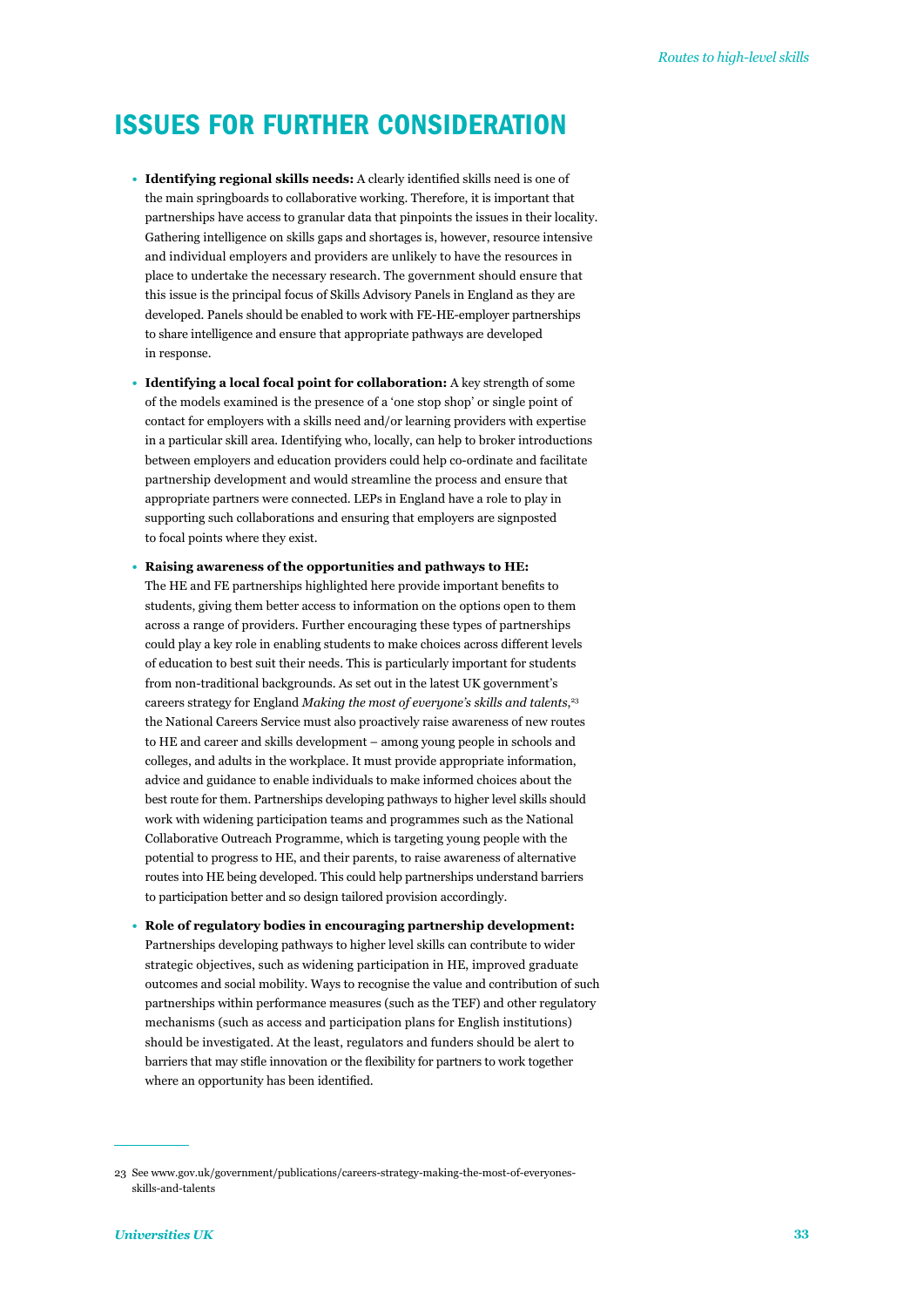- **• Funding to support development and increase reach:** Most of the collaborations identified in this report have grown out of pre-existing partnerships. But they require considerable investment in terms of time and resource to develop. The ability to deliver learning provision in flexible ways is paramount if learners from a range of backgrounds, including those in the workplace, are to be engaged. This can also require considerable investment to create the necessary infrastructure, such as capital funding for industry-embedded delivery centres and/or satellite sites within local communities. Both of these factors mean there is a significant opportunity for national funders to catalyse the development of more such partnerships. The OfS in England and other UK funding bodies should consider how best their investments in skills development can support partnership approaches that build on pre-existing relationships where real opportunities can be realised. Investment in specific models, such as Institutes of Technology in England, is significant and welcome. Further investment in a range of models has the potential to unlock a diversity of important and innovative approaches across the country.
- **• Funding for learners:** Current funding mechanisms are tailored in favour of study for full qualifications. This leaves a gap for funding that encourages flexible/progressive learning, where learners can study in bite-sized chunks, with the opportunity to step-on and step-off programmes. There appears to be scope to use some of the collaborative arrangements that we have identified as potential test-beds to pilot targeted financial incentives. This might include preferential loan repayment terms (as recommended by UUK in response to the Post-18 Funding Review), testing modular funding arrangements and/or more flexible use of the apprenticeship levy. The joint UUK and CBI project on the economic case for flexible learning is due to report, with specific recommendations aimed at encouraging more flexible approaches to learning by autumn 2018. The report will set out how this particular recommendation can be further progressed.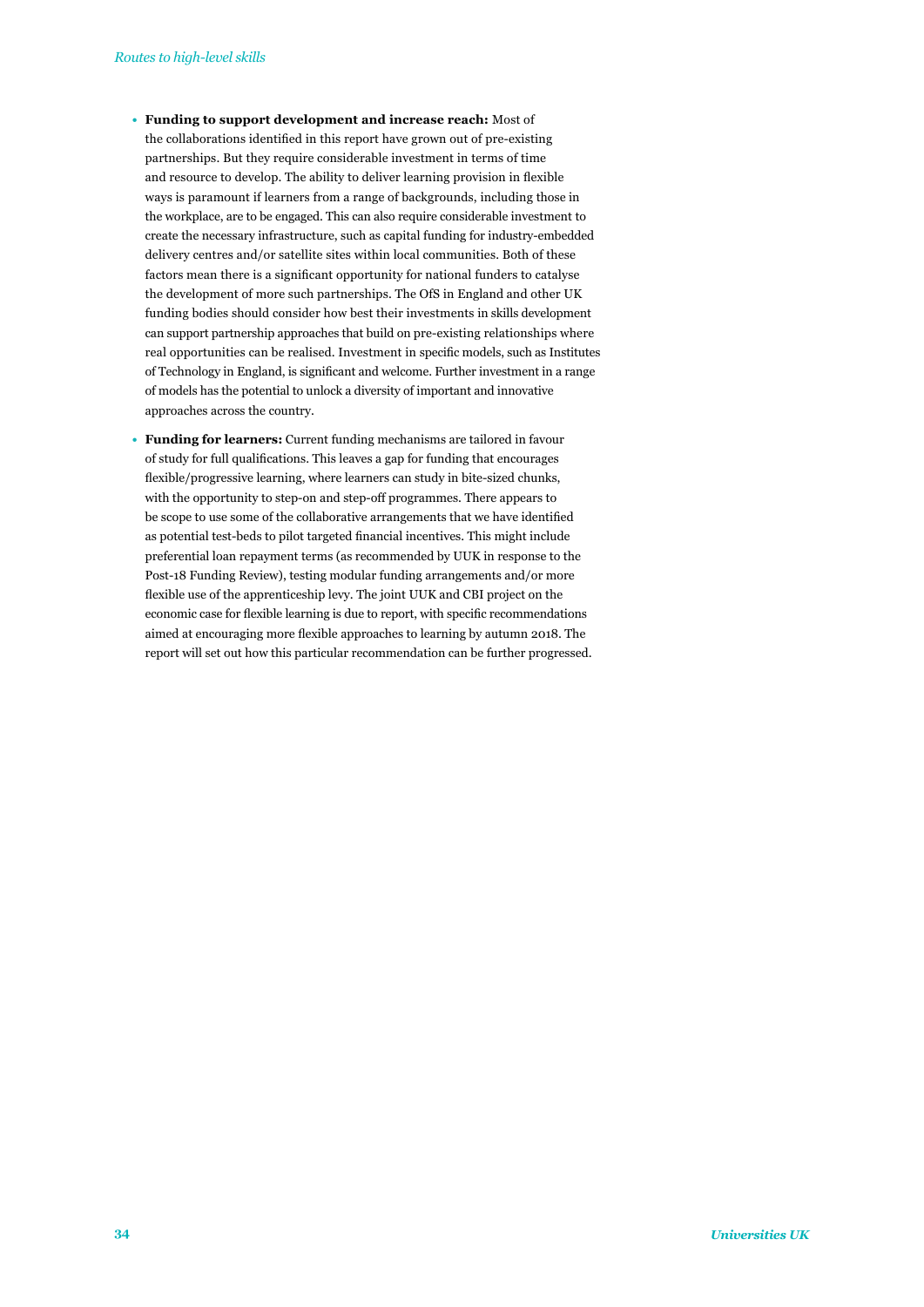# REFERENCES

- **•** CFE Research (2016). *The Future Growth of Degree Apprenticeships*. London: Universities UK. [www.universitiesuk.ac.uk/policy-and-analysis/reports/downloads/](http://www.universitiesuk.ac.uk/policy-and-analysis/reports/downloads/FutureGrowthDegreeApprenticeships.pdf) [FutureGrowthDegreeApprenticeships.pdf](http://www.universitiesuk.ac.uk/policy-and-analysis/reports/downloads/FutureGrowthDegreeApprenticeships.pdf)
- **•** Department for Business, Innovation and Skills (2016) *Success as a knowledge economy: Teaching excellence, social mobility and student choice*. White Paper. London: BIS.
- **•** Department for Education (2017). *Institutes of Technology Prospectus*. Department for Education. [https://assets.publishing.service.gov.uk/government/uploads/system/](https://assets.publishing.service.gov.uk/government/uploads/system/uploads/attachment_data/file/710149/DfE_IOT_Prospectus_Nov17.PDF) [uploads/attachment\\_data/file/710149/DfE\\_IOT\\_Prospectus\\_Nov17.PDF](https://assets.publishing.service.gov.uk/government/uploads/system/uploads/attachment_data/file/710149/DfE_IOT_Prospectus_Nov17.PDF)
- **•** Diamond, I (2016) *Review of Higher Education Funding and Student Finance Arrangements in Wales: Final Report.* Welsh Government. [https://gov.wales/docs/](https://gov.wales/docs/dcells/publications/160927-he-review-final-report-en.pdf) [dcells/publications/160927-he-review-final-report-en.pdf](https://gov.wales/docs/dcells/publications/160927-he-review-final-report-en.pdf)
- **•** HESA (2017). *HE Business and Community Interaction Survey 2015–16*. [www.hesa.ac.uk/data-and-analysis/publications/hebci-2015-16](https://www.hesa.ac.uk/data-and-analysis/publications/hebci-2015-16)
- **•** Leitch, S. (2006). *Prosperity for all in the global economy world class skills*. Norwich: The Stationery Office.
- **•** London South Bank University (2017). *Families of Learning: Co-creating local solutions to education system failings*. London: PA Consulting.
- **•** Moss, C. (2016). *Sheffield Hallam University: An Institution Wide Approach to Higher and Degree Apprenticeship based on Regional Skills Needs and Employer Demand*. London: UVAC. [https://uvac.ac.uk/wp-content/uploads/2017/11/Case-](https://uvac.ac.uk/wp-content/uploads/2017/11/Case-Study-Sheffield-Hallam-University-HDA-Progress-mar2016.docx)[Study-Sheffield-Hallam-University-HDA-Progress-mar2016.docx](https://uvac.ac.uk/wp-content/uploads/2017/11/Case-Study-Sheffield-Hallam-University-HDA-Progress-mar2016.docx)
- **•** Richard, D (2012). *The Richard Review of Apprenticeships*. London: School for Start-ups.
- **•** UKCES (2016). *A new conversation: employer and college engagement.* London: UKCES.
- **•** University Alliance (2018). *Ladders of opportunity: Strengthening the role of universities in technical and professional education*. London: University Alliance.
- **•** Wilson, T. (2012) *A review of business-university collaboration*. London: BIS, Preface.
- **•** Wolf, A. (2011) *Review of Vocational Education The Wolf Report*.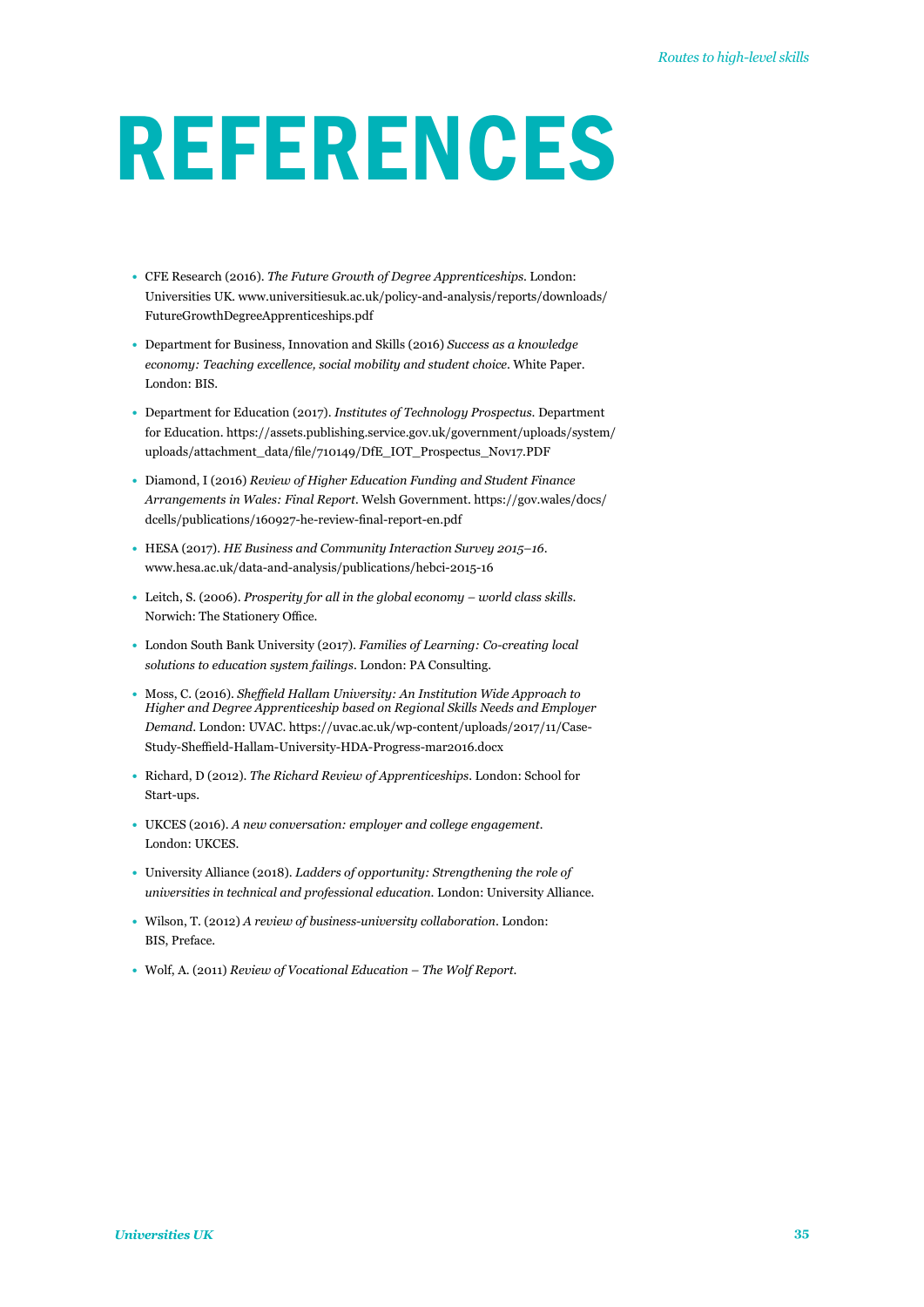# APPENDIX: PARTICIPATING ORGANISATIONS

Association of Colleges Association of Employment and Learning Providers Bakkavor Bangor University Burton and South Derbyshire College Capital City College Group Centre for Vocational Education Research City of Glasgow College Collab College Group Coventry University Department for Education Exeter University GuildHE HORIBA MIRA Jarvis Construction Leicester and Leicestershire Enterprise Partnership Liverpool Media Academy Local Enterprise Partnership Network Middlesex University MillionPlus National Centre for Universities and Business North Lindsey College

North Warwickshire and South Leicestershire College Office for Students Open University Reaseheath College Royal Mail South & City College Birmingham Staffordshire University The Education and Training Foundation University Alliance University of Birmingham University Campus St Albans University College Birmingham University of Hertfordshire University of Lincoln University of Portsmouth University of Strathclyde University Vocational Awards Council VINCI Construction Worcestershire Apprenticeship Hub Worcestershire Local Enterprise Partnership [+1 employer who wished to remain anonymous]